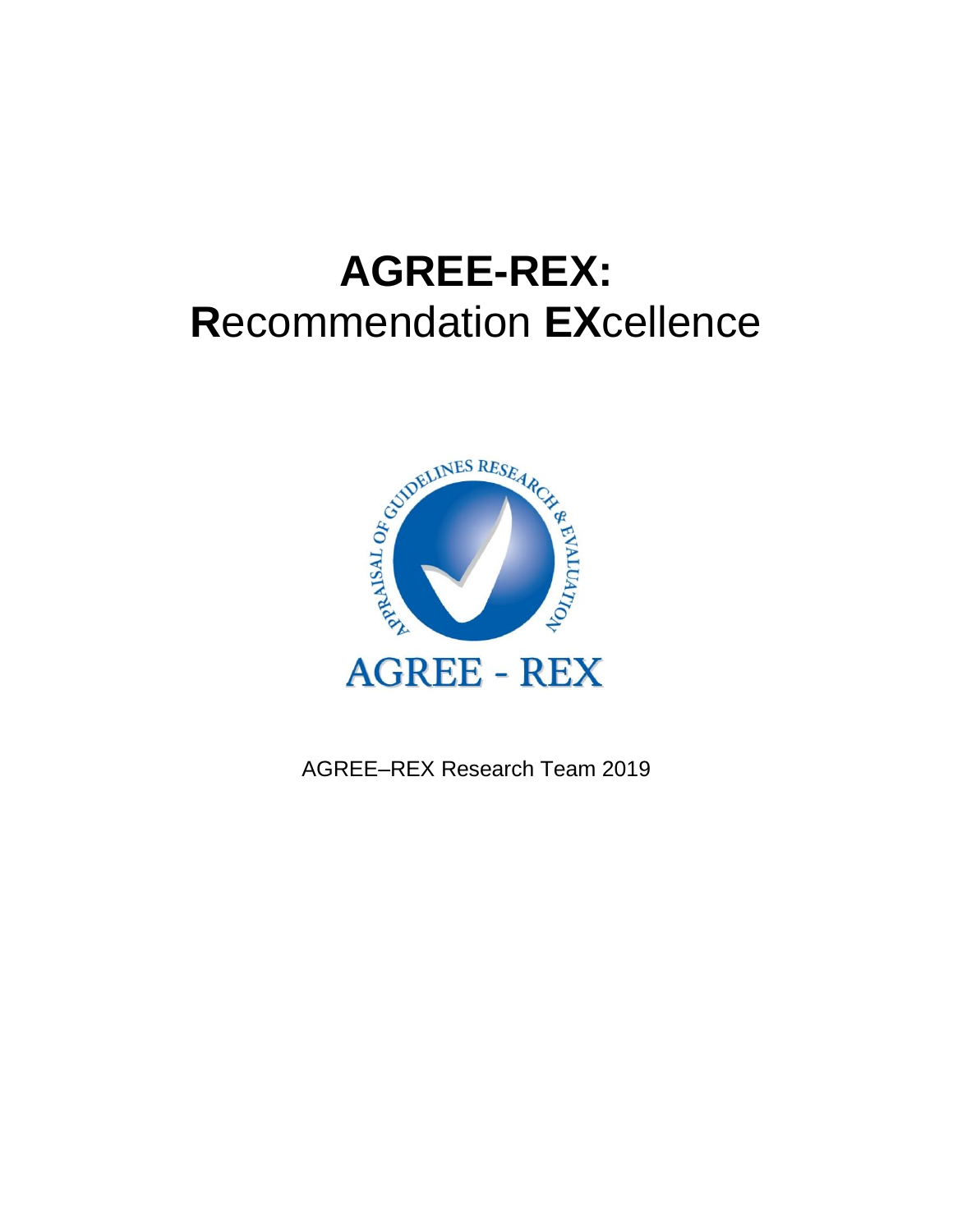#### COPYRIGHT AND REPRODUCTION

This document is the product of an international collaboration. It may be reproduced and used for educational purposes, quality assurance programmes and critical appraisal of clinical practice guidelines. It may not be used for commercial purposes or product marketing. Offers of assistance in translation into other languages are welcome, provided they conform to the protocol set out by the AGREE Scientific office.

DISCLAIMER

The AGREE-REX is a tool designed to assess the quality of clinical practice guideline (CPG) recommendations. The authors do not take responsibility for the improper use of the AGREE-REX.

©2019

#### SUGGESTED CITATION FOR AGREE-REX PUBLICATION:

Brouwers, M. C., K. Spithoff, K. Kerkvliet, P. Alonso-Coello, J. Burgers, F. Cluzeau, B. Férvers, I. Graham, J. Grimshaw, S. Hanna, M. Kastner, M. Kho, A. Qaseem, S. Straus and I. D. Florez (2020). "Development and Validation of a Tool to Assess the Quality of Clinical Practice Guideline Recommendations." JAMA Network Open 3(5): e205535-e205535.

Florez, I. D., M. C. Brouwers, K. Kerkvliet, K. Spithoff, P. Alonso-Coello, J. Burgers, F. Cluzeau, B. Férvers, I. Graham, J. Grimshaw, S. Hanna, M. Kastner, M. Kho, A. Qaseem and S. Straus (2020). "Assessment of the quality of recommendations from 161 clinical practice guidelines using the Appraisal of Guidelines for Research and Evaluation–Recommendations Excellence (AGREE-REX) instrument shows there is room for improvement." Implementation Science 15(1): 79.

SUGGESTED CITATION FOR AGREE-REX MANUAL PDF VERSION: AGREE-REX Research Team (2019). The Appraisal of Guidelines Research & Evaluation—Recommendation EXcellence (AGREE-REX) [Electronic version]. Retrieved <Month, Day, Year, from

FUNDING: The development of the AGREE-REX tool was supported by the Canadian Institutes of Health Research.



FOR FURTHER INFORMATION ABOUT THE AGREE-REX DEVELOPMENT PROCESS, RESEARCH TEAM, AND ADDITIONAL RESOURCES, PLEASE CONTACT: AGREE Scientific Office[, agree@mcmaster.ca](mailto:agree@mcmaster.ca) AGREE Enterprise Website[, www.agreetrust.org](http://www.agreetrust.org/)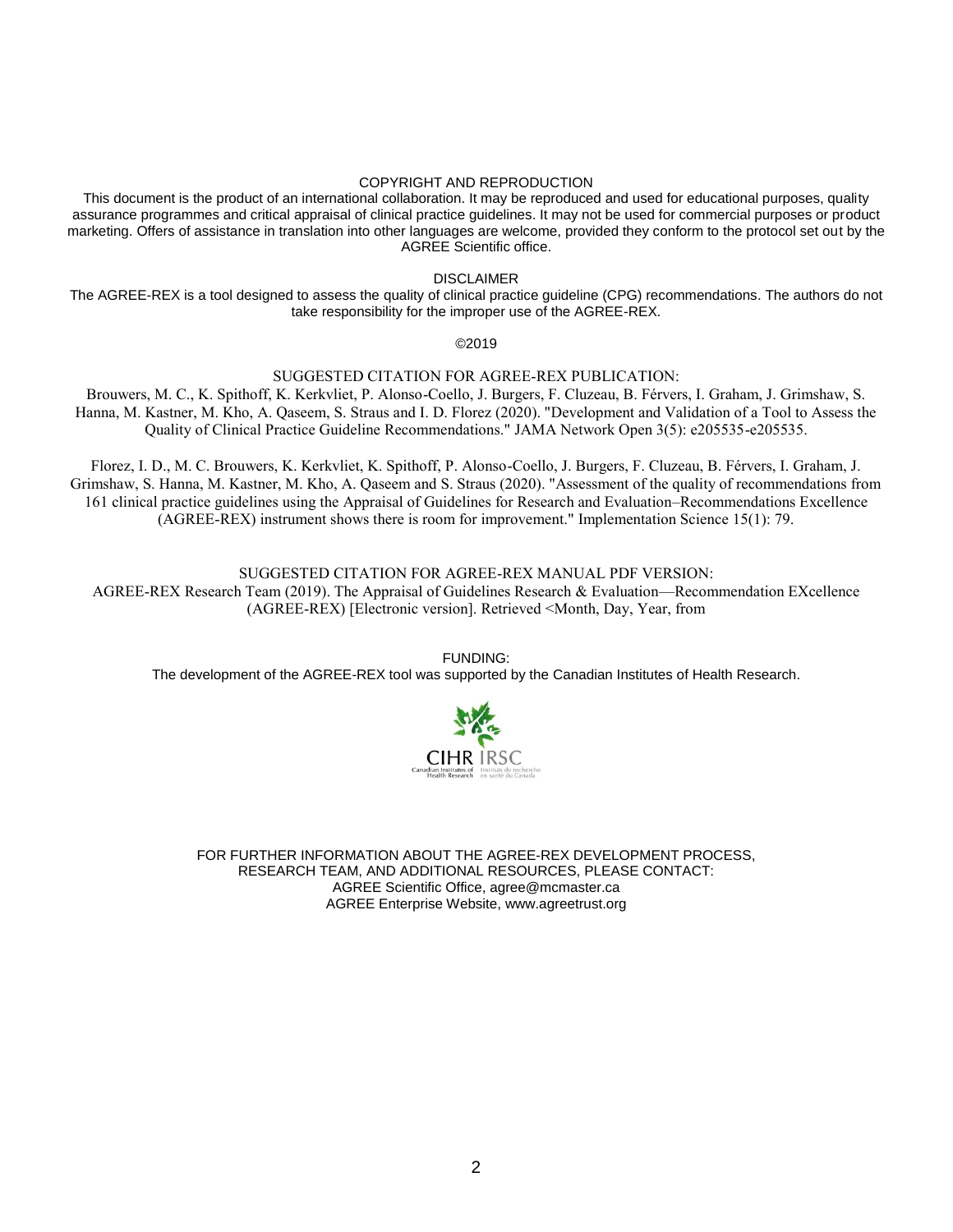#### **Research Team Members:**

Dr. M.C. Brouwers (Principal Investigator), McMaster University, Hamilton, Ontario and University of Ottawa, Ottawa, Ontario, Canada

Dr. P. Alonso-Coello, Iberoamerican Cochrane Centre, Barcelona, Spain

Dr. J.S. Burgers, Dutch College of General Practitioners, Utrecht, The Netherlands

Dr. F. Cluzeau, Global Health and Development Group, Imperial College London, UK

Dr. I.D. Florez, Universidad de Antioquia, Medellin, Colombia and McMaster University, Hamilton, Ontario, Canada

Dr. B. Fervers, Cancer et Environement, Centre Léon Bérard, France and Université de Lyon, Université Claude Bernard Lyon 1, Villeurbanne, France

Dr. A. Gagliardi, University Health Network, University of Toronto, Toronto, Ontario, Canada

Dr. I.D. Graham, Ottawa Hospital Research Institute, University of Ottawa, Ottawa, Ontario, Canada

Dr. J. Grimshaw, Ottawa Hospital Research Institute, University of Ottawa, Ottawa, Ontario, Canada

Dr. S.E. Hanna, McMaster University, Hamilton, Ontario, Canada

Dr. M. Kastner, North York General Hospital, Toronto, Ontario, Canada

Ms. K. Kerkvliet, McMaster University, Hamilton, Ontario, Canada

Dr. M.E. Kho, McMaster University, Hamilton, Ontario Canada

Dr. A. Qaseem, American College of Physicians, Philadelphia, Pennsylvania, USA

Dr. H. Schünemann, McMaster University, Hamilton, Ontario, Canada

Ms. K. Spithoff, McMaster University, Hamilton, Ontario, Canada

Dr. S. Straus, Li Ka Shing Knowledge Institute, St. Michael's Hospital, Toronto, Ontario, Canada

#### **Acknowledgements:**

Dr. O. Bhattacharyya, Women's College Hospital, University of Toronto, Toronto, Ontario, Canada

Dr. G.P. Browman, British Columbia Cancer Agency, Vancouver Island, Canada

Dr. P. Littlejohns, King's College London, London, UK

Ms. J. Makarski, McMaster University, Hamilton, Ontario, Canada

Dr. L. Zitzelsberger, Quebec, Canada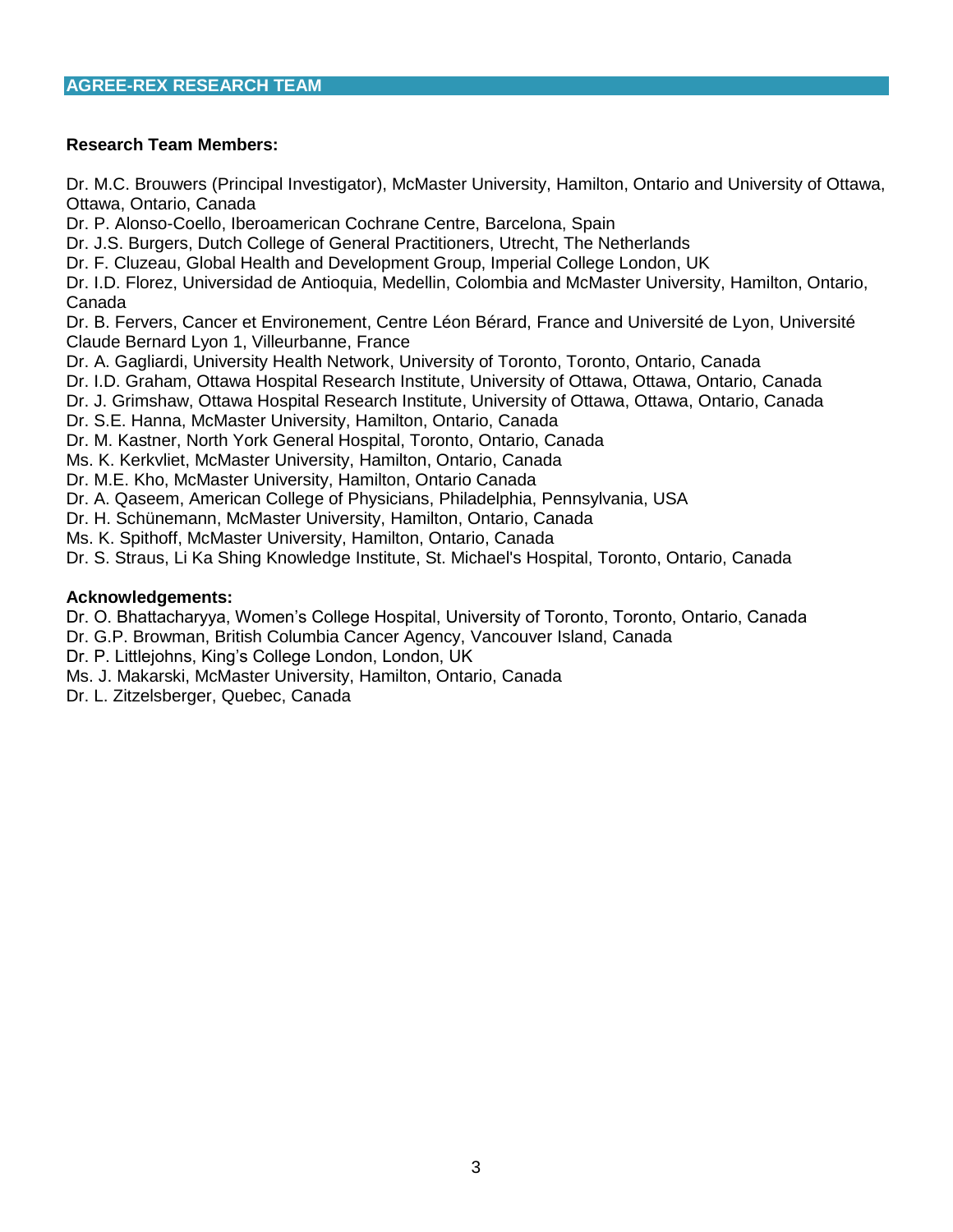# **OVERVIEW: AN INTRODUCTION TO THE AGREE-REX**

#### **BACKGROUND**

Clinical practice guidelines are systematically developed statements informed by a systematic review of evidence and an assessment of the benefits and harms of alternative care options with the aim of optimizing patient care. They are informed by research evidence, values, and local/regional circumstances and inform decisions and judgements about health care at the clinical, management and policy levels<sup>1,2</sup>.

The AGREE II has become an international methodological resource to inform guideline development, reporting, and evaluation<sup>3</sup>. Meeting rigorous methodological requirements is necessary but not sufficient to ensure that guideline recommendations are clinically credible or implementable. In response, and informed by research evidence and the participation of the international guideline community, the **AGREE-REX** (**A**ppraisal of **G**uidelines **RE**search and **E**valuation – **R**ecommendations **EX**cellence) was designed.

#### **The AGREE-REX is a valid and reliable tool to assess the quality of guideline recommendations and a strategy to inform their development and reporting. The AGREE-REX aims to optimize the quality of guideline** *recommendations,* **defined as recommendations that are clinically credible, trustworthy, and implementable.**

#### **The AGREE-REX is a complement to the AGREE II.**

The AGREE-REX addresses three factors that must be considered to ensure that guideline recommendations are of high quality. We define high quality recommendations as those that are clinically credible, trustworthy, and implementable. The three factors are:

- Clinical credibility of the recommendations based on the available evidence and its appropriateness for the target users, context, and patients/populations;
- Consideration of values of all relevant stakeholders in the formulation of the recommendations;
- Implementability of the recommendations.

The AGREE-REX can be applied to guidelines targeting any clinical or health topic and targeting any step in the health care continuum (health promotion, prevention, screening, diagnosis, treatment/intervention, and follow-up).

#### **DEVELOPMENT OF THE AGREE-REX**

Development of the AGREE-REX was led by an international team of practice guideline, knowledge translation, and methodology experts and researchers. A realist literature review was conducted to identify characteristics of guidelines that influence their implementability. The result of this work, the Guideline Implementability for Decision Excellence Model (GUIDE-M)<sup>4,5</sup>, served as the basis for generating the AGREE-REX items. This was followed by a series of evaluations and refinements to establish the instrument's usability, reliability, and validity that involved hundreds of individuals in the guideline community world-wide.

#### **AGREE-REX USERS**

The AGREE-REX is intended for use by the following stakeholder groups:

- By **guideline developers** to evaluate existing guidelines to determine which are of adequate quality and appropriate for application or adaptation to their own context.
- By **guideline developers** to provide a methodological blueprint for de novo development that will yield high quality recommendations;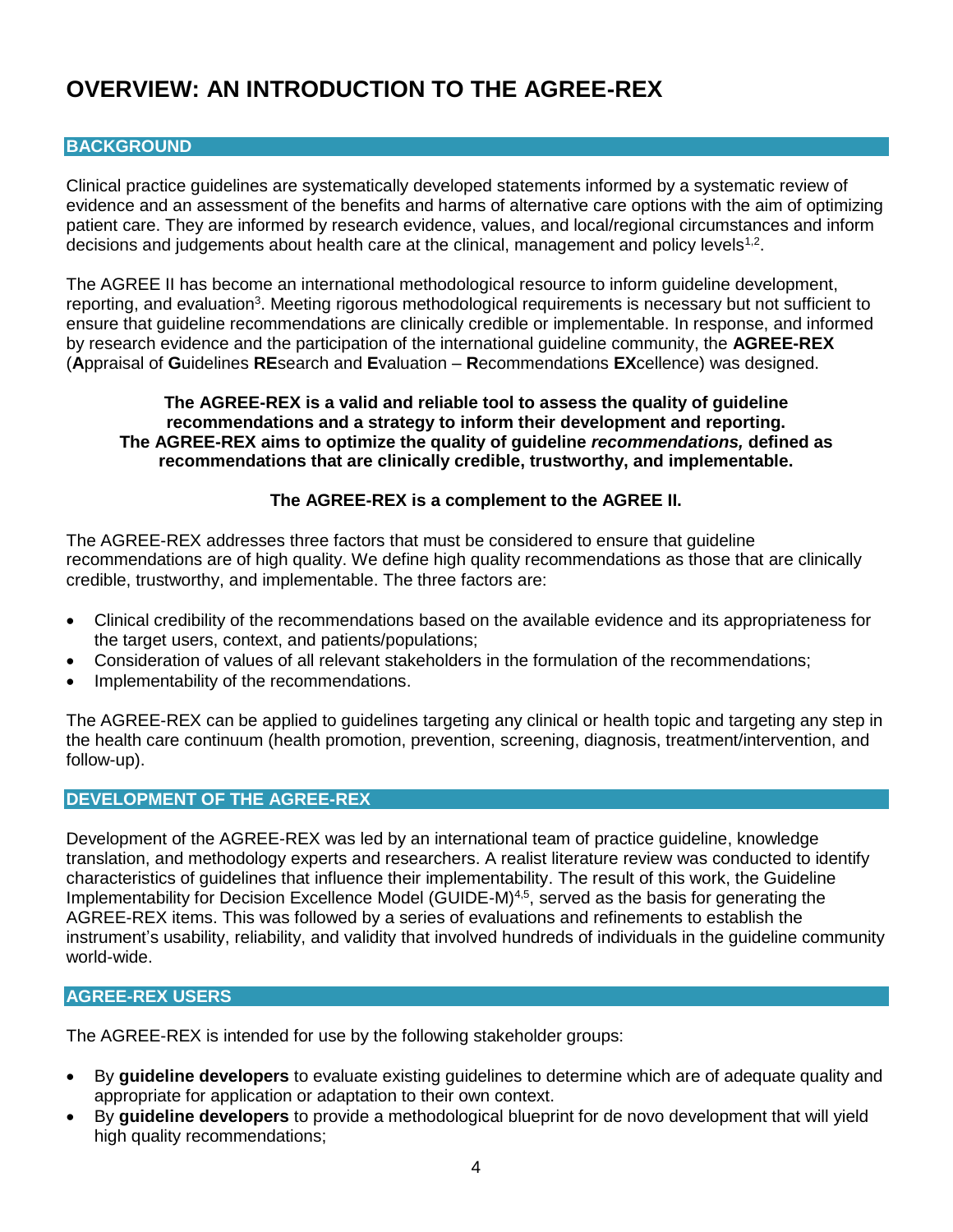- By **health care providers** who wish to undertake their own assessment to ensure guidelines recommendations are appropriate for adoption in their clinical setting;
- By **policy makers, health care administrators, program managers and professional organizations** to help them decide if guideline recommendations are appropriate to inform clinical practice strategies and policy design;
- By **researchers** who wish to assess the quality of guideline recommendations in a particular topic area;
- By **guideline database administrators** to assess the quality of guideline recommendations before inclusion in their database; and
- By **educators** to teach critical appraisal skills and core competencies in guideline recommendation development and reporting.
- By **any stakeholder** interested in supporting the improvement of practice guideline recommendation development, reporting, and evaluation.

#### **AGREE-REX DOMAINS, ITEMS, AND CRITERIA**

The AGREE-REX consists of nine items organized within three theoretical domains (Table 1), each focusing on a different factor that influences the quality of guideline recommendations. Each of the nine items has an operational definition and a list of specific criteria that characterize the concept. The number of criteria across the items ranges between 2 and 10.

#### **Table 1. Domains and Items of the AGREE-REX**

| <b>Domains</b>            | <b>Items</b>                                        |
|---------------------------|-----------------------------------------------------|
| 1. Clinical Applicability | 1. Evidence                                         |
|                           | 2. Applicability to Target Users                    |
|                           | 3. Applicability to Patients/Populations            |
| 2. Values and Preferences | 4. Values and Preferences of Target Users           |
|                           | 5. Values and Preferences of Patients/Populations   |
|                           | 6. Values and Preferences of Policy/Decision-Makers |
|                           | 7. Values and Preferences of Guideline Developers   |
| 3. Implementability       | 8. Purpose                                          |
|                           | 9. Local Application and Adoption                   |

#### **HOW TO USE THE AGREE-REX: IN BRIEF**

The AGREE-REX can be used for evaluation purposes to determine the degree to which guideline authors optimize the quality of the recommendations. It can also be used to inform guideline development and reporting requirements.

#### **How To Use The AGREE-REX For Evaluation Purposes**

The AGREE-REX includes two evaluation statements for each of the nine items. The first evaluation statement assesses whether the criteria that define each item were considered in formulating the recommendations and asks the user to rate the overall quality of this item. The second evaluation statement (optional) assesses the suitability or appropriateness of the guideline recommendations for a particular setting. Both items are answered using a 7-point response scale (1 [lowest quality] to 7 [highest quality]).

Depending on the needs of the user, the AGREE-REX can be applied to each individual guideline recommendation (or a prioritized set of individual recommendations), once to a group of guideline recommendations (e.g. a cluster of recommendations addressing a similar topic), or once to all guideline recommendations as a whole. Decisions about the level of AGREE-REX assessment should be based on the user's judgement.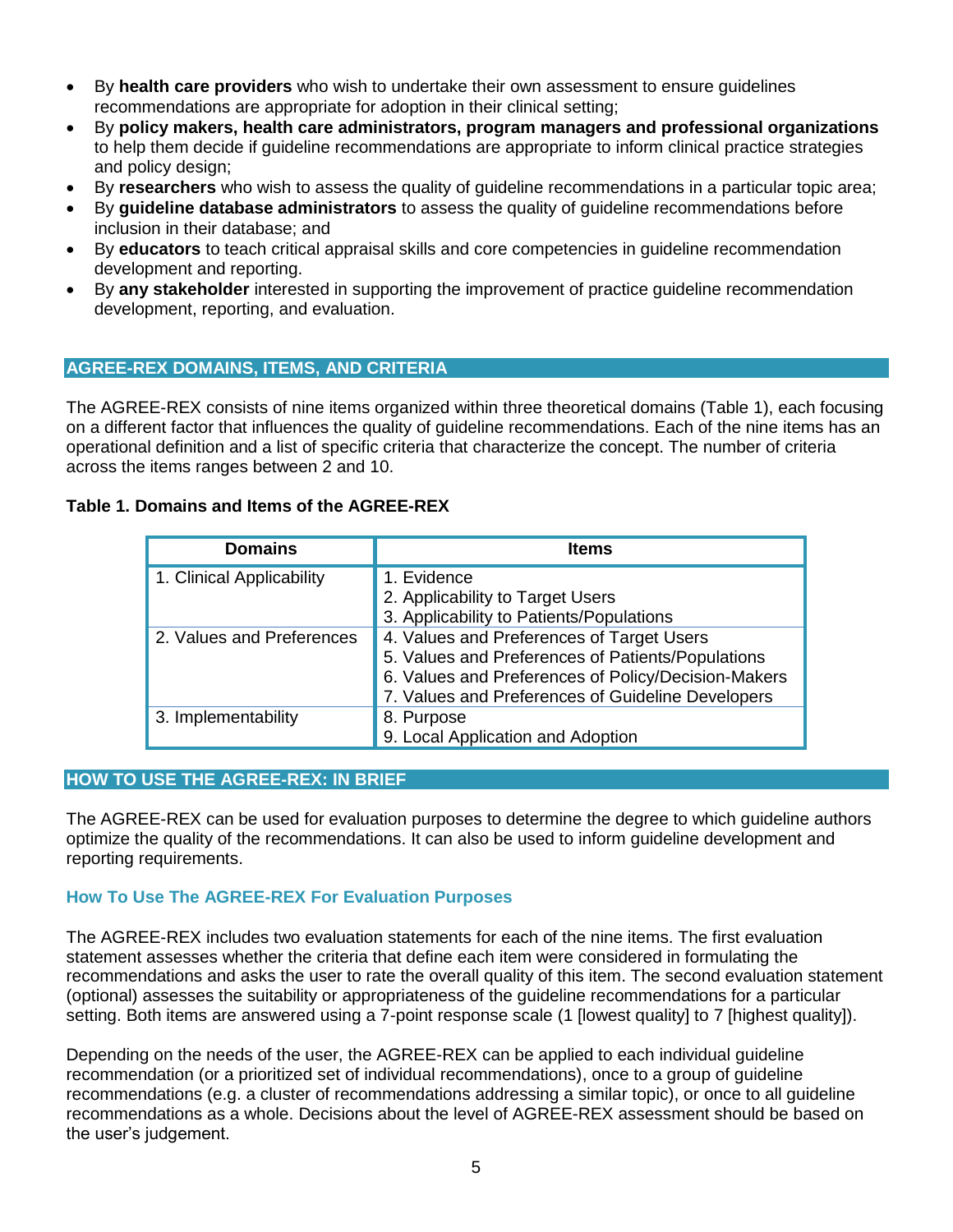#### **How To Use The AGREE-REX For Development and Reporting Purposes**

The AGREE-REX item criteria can serve as a blue print by identifying the quality concepts that should be considered and incorporated into the development process and reported in the final guideline document. Determining any criteria that are not relevant to a particular guideline project should be done at the outset and a rationale for these decisions provided in the final guideline document.

#### **How To Use The AGREE-REX With Other AGREE Tools**

The AGREE-REX is a complement to the AGREE II (and the AGREE Global Rating Scale [GRS]). Whereas the AGREE II and AGREE GRS consider the entire guideline process, the AGREE-REX focuses specifically on the development and reporting of guideline recommendations. While there is no standard or required way to use the AGREE tools in combination, our recommendations are provided below:

- A combination of the AGREE Reporting Checklist and the AGREE-REX Reporting Checklist are recommended for use to support guideline development and reporting goals.
- Application of either the AGREE II or the AGREE GRS and the AGREE-REX are recommended to support evaluation goals.
- If the evaluation goals also include an interest in choosing or prioritize among candidate guidelines, the following strategies are proposed to make the process more efficient:
	- 1. Apply either the AGREE II or the AGREE GRS to narrow down a candidate list of guidelines that meet a minimum methodological threshold (e.g., a minimum of 50% on item or domain ratings) and then apply the AGREE-REX. This approach would be most appropriate if a user would not consider any guideline that did not meet minimum methodological development standards.
	- 2. Apply the AGREE-REX to narrow down the list of guidelines that meet a minimum recommendation quality threshold (e.g., a minimum of 50% of the overall AGREE-REX score) and then apply the AGREE II or the AGREE GRS. This approach would be appropriate for a user who would not consider any guideline that did not meet a minimum recommendation quality score.

#### **ADDITIONAL RESOURCES**

The AGREE-REX has been developed with the assumption that the user is familiar with basic evidencebased practice principles and the key components of a clinical practice guideline. If you are new to practice guidelines and would like more information, foundational resources include:

- Appraisal of Guidelines Research and Evidence (AGREE), www.agreetrust.org
- Grading of Recommendations Assessment, Development, and Evaluation (GRADE), www.gradeworkinggroup.org
- Guidelines International Network (G-I-N), www.g-i-n.net

Additional resources to assist with the application of the AGREE-REX will be made available on the AGREE Enterprise website at [www.agreetrust.org](http://www.agreetrust.org/) as they are developed.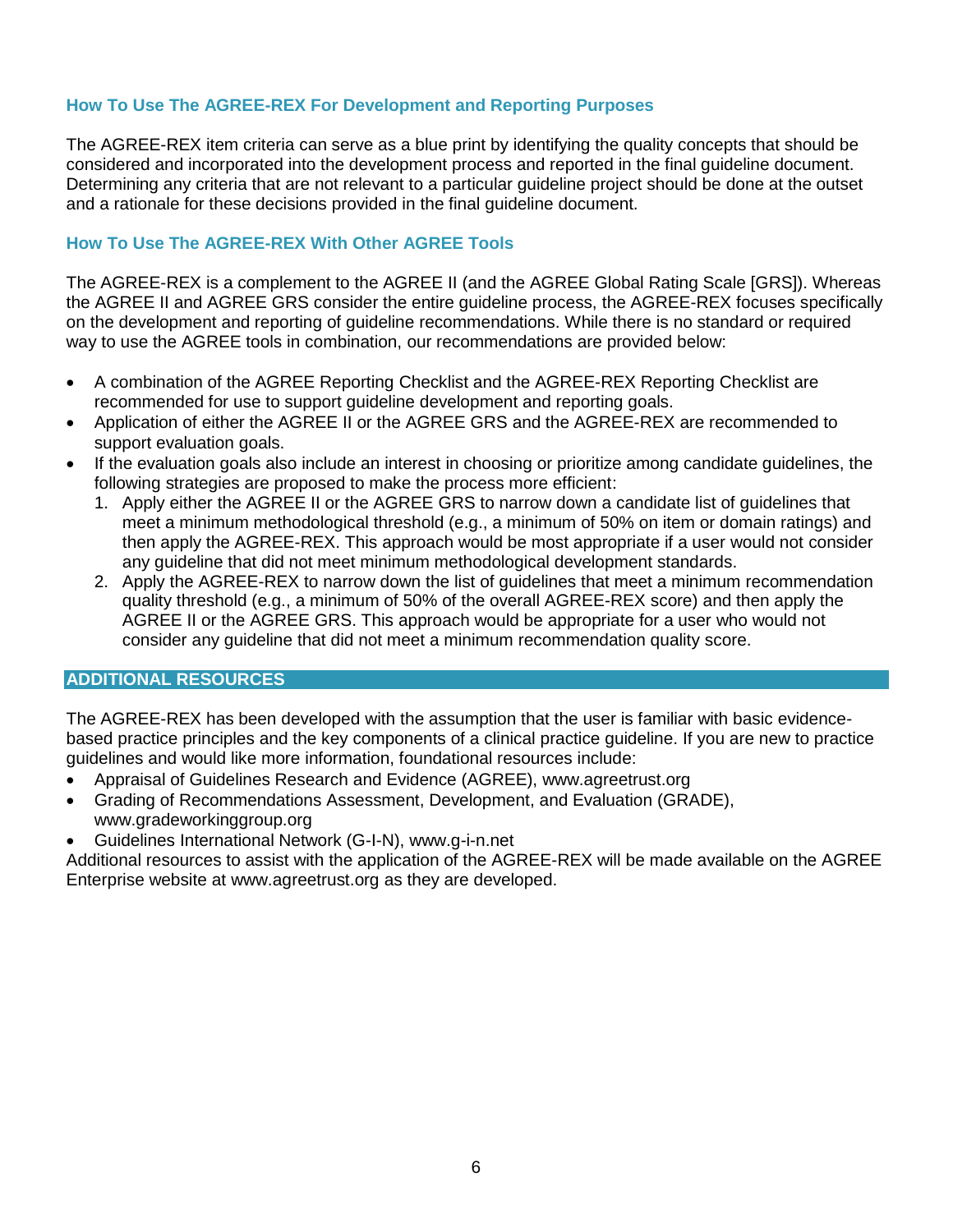#### **REFERENCES**

- 1. Woolf SH, Grol R, Hutchinson A, Eccles M, Grimshaw J. Clinical guidelines: potential benefits, limitations, and harms of clinical guidelines. BMJ 1999;318(7182):527-530.
- 2. Browman GP, Brouwers M, Fervers B, et al. Population-based cancer control and the role of guidelinestowards a "systems" approach, in Elwwod JM, Sutcliffe SB, (ed): Cancer control. Oxford, UK, Oxford University Press, 2010.
- 3. Brouwers MC, Kho ME, Browman GP, Burgers J, Cluzeau F, Feder G, Fervers B, Graham, ID, Grimshaw J, Hanna S, Littlejohns P, Makarski J, Zitzelsberger L on behalf of the AGREE Next Steps Consortium. AGREE II: Advancing guideline development, reporting and evaluation in healthcare. CMAJ 2010;182:E839-42..
- 4. Kastner M, Bhattacharyya O, Hayden L, Makarski J, Estey E, Durocher L, Chatterjee A, Perrier L, Graham ID, Straus S, Zwarenstein M, Brouwers M. Guideline uptake is influenced by six implementability domains for creating and communicating guidelines: a realist review. J Clin Epidemiol 2015;68(5):498-509.
- 5. Brouwers M, Makarski J, Kastner M, Hayden L, Bhattacharyya O, GUIDE-M Research Team. The Guideline Implementability Decision Excellence Model (GUIDE-M): a mixed methods approach to create an international resource to advance the practice guideline field. Implement Sci 2015;10:36.
- 6. Brouwers MC, Kerkvliet K, Spithoff K, AGREE Next Steps Consortium. The AGREE Reporting Checklist: a tool to improve reporting of clinical practice guidelines. BMJ 2016;352:i1152.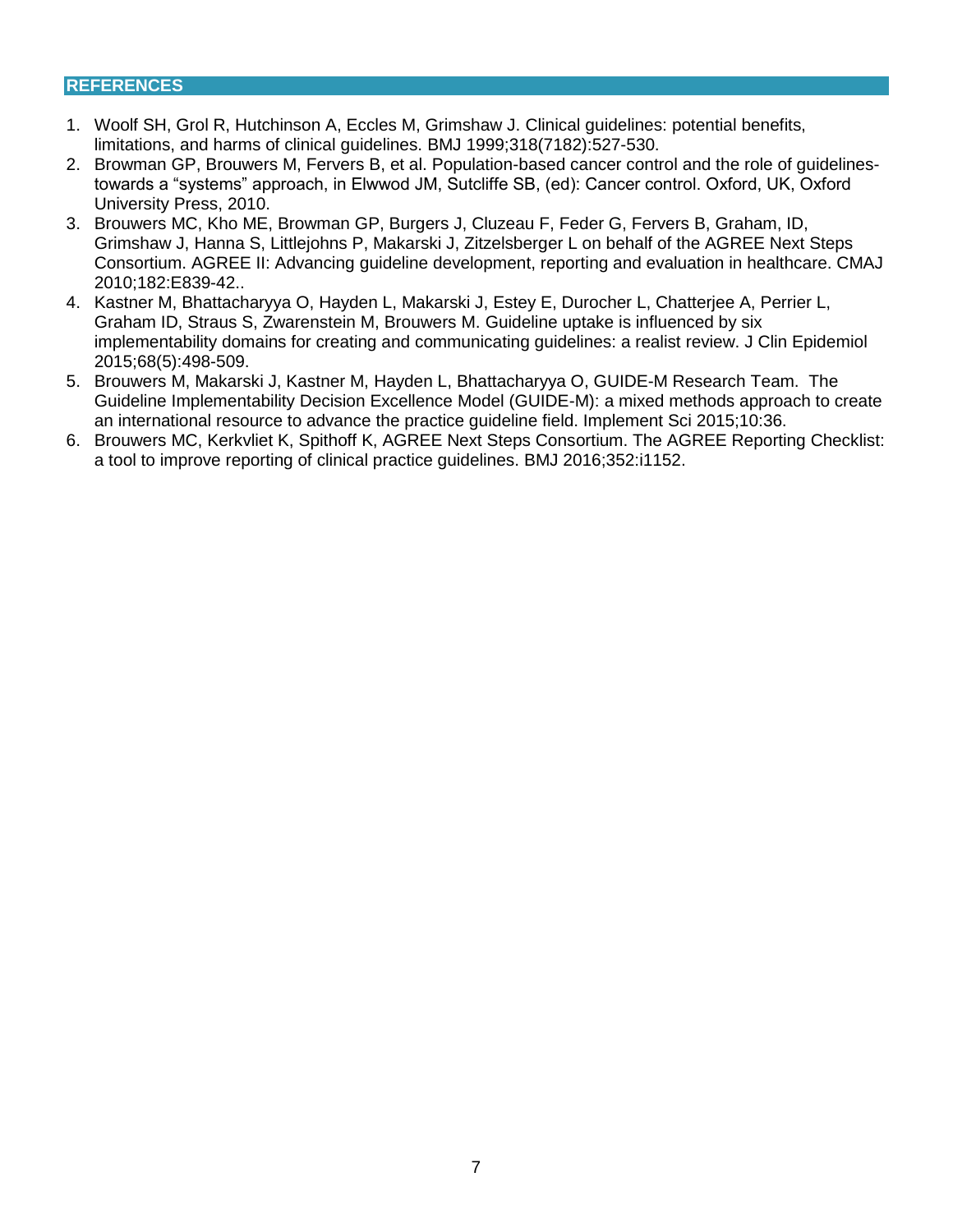# **INSTRUCTIONS: AGREE-REX**

These instructions have been designed to assist users in the application of the AGREE-REX and should be reviewed before applying the tool.

#### **HOW TO RATE**

#### **Review and Preparation**

Before applying the AGREE-REX, a complete review of the guideline document and any additional supporting information within the document (e.g., tables, appendices) or published separately (e.g., methodological protocol) is required.

#### **Level of Recommendation: Single, Cluster, or All**

The AGREE-REX can be applied to assess the formation of a single (or prioritized) recommendation, a group or cluster of recommendations, or all the recommendations at once in a guideline document. A decision regarding level of recommendation should be made a priori, before evaluation begins and the rationale for the choice should be reported. Below is a list of considerations that can guide decisions about the level of recommendations to which the AGREE-REX should be applied.

Application of the AGREE-REX to a single recommendation or group of recommendations is most appropriate when:

- The AGREE-REX user believes that quality may vary between recommendations in the guideline being assessed; or,
- Only selected recommendations (or a single recommendation) are of interest and are being considered for adaptation, endorsement, or implementation.

Application of the AGREE-REX to all the guidelines recommendations is most appropriate when:

- The AGREE-REX user believes that quality is consistent between recommendations in the guideline being assessed; or,
- All guideline recommendations are of interest and are being considered for adaptation, endorsement or implementation; or,
- Resource and time constraints make it impractical to evaluate each recommendation (or group of recommendations) separately.

#### **Rating Scale and Assessment Process**

The AGREE-REX includes two evaluation statements for each item: one to assess overall quality (required) and one to asses suitability for use (optional). It also includes two overall assessment statements to apply to the whole guideline (again, one required and one optional).

*Quality Assessment:* Rate the overall quality of this item.



This evaluation statement should be applied to determine whether criteria to optimize clinically credibility, trustworthiness, and implementability were considered in formulating the recommendations. All items are rated using a 7-point scale (1 [lowest quality] to 7 [highest quality]).

 A score of 1 should be given if there is no information that is relevant to the AGREE-REX item's criteria or the item's criteria were not considered in the formulation of the guideline recommendations.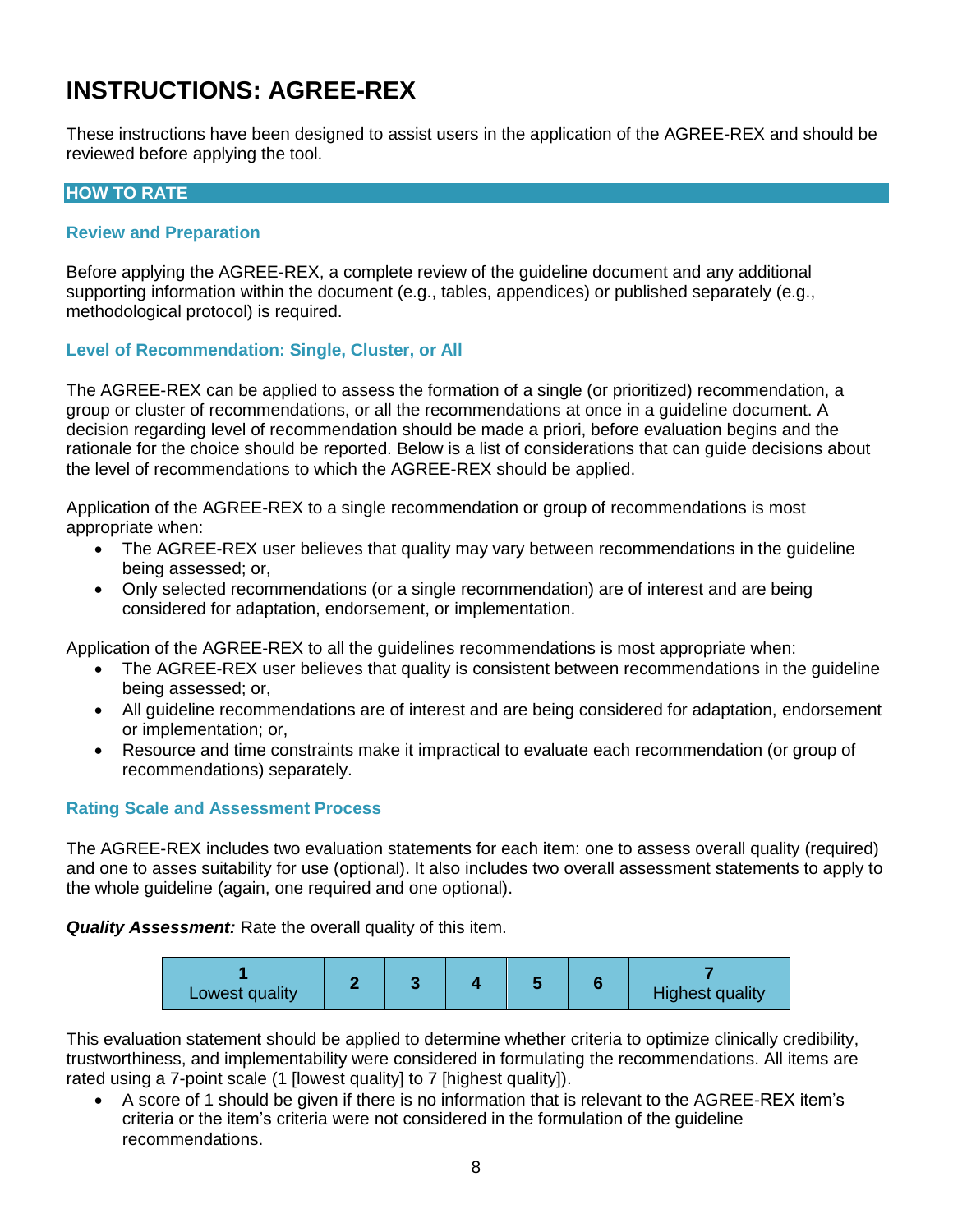- A score of 7 should be given if all the item's criteria have been carefully and thoroughly considered in the formulation of the recommendation(s).
- A score between 2 and 6 should be given when some but not all of the item's criteria are considered in the formulation of the recommendation(s) and/or the link between the criteria and the recommendations is not optimal.
- The appraiser should provide their reasoning for the score in the comments box provided. This is useful for discussion with other appraisers.

**Suitability for Use (Optional):** The overall quality and interpretation of the item criteria are appropriate for my context.



This evaluation statement is optional and can be applied to the items if the goal of the evaluation is also to determine whether or not the guideline recommendations are appropriate for use in a particular setting. All items are rated using a 7-point scale (1 [strongly disagree] to 7 [strongly agree]).

- A score of 1 should be given when there is no information that is relevant to the AGREE-REX item's criteria or and interpretation of the item's criteria are not appropriate for the context in which the appraiser intends to use the guideline recommendations.
- A score of 7 should be given if the quality is excellent and the interpretation of the item's criteria are appropriate for the context in which the guideline will be used.
- A score between 2 and 6 should be given if some but not all of the interpretations of the item's criteria associated with the recommendation are appropriate for the context in which the guideline will be used.
- The appraiser should provide their reasoning for the score in the comments box provided.

#### *Overall Assessment Statements:*

The overall assessment statements require the user to make a judgement about whether the appraiser would recommend the guideline recommendations for use 1. in the appropriate context, and, if applicable, 2. in the appraiser's context. The appraiser has three answer options: yes, yes with modifications, or no.

1. I would recommend these guideline recommendations for use **in the appropriate context**.

| Yes                     |  |
|-------------------------|--|
| Yes, with modifications |  |
| <b>No</b>               |  |

2. I would recommend these guideline recommendations for use **in my context (optional)**.

| Yes                     |
|-------------------------|
| Yes, with modifications |
| No                      |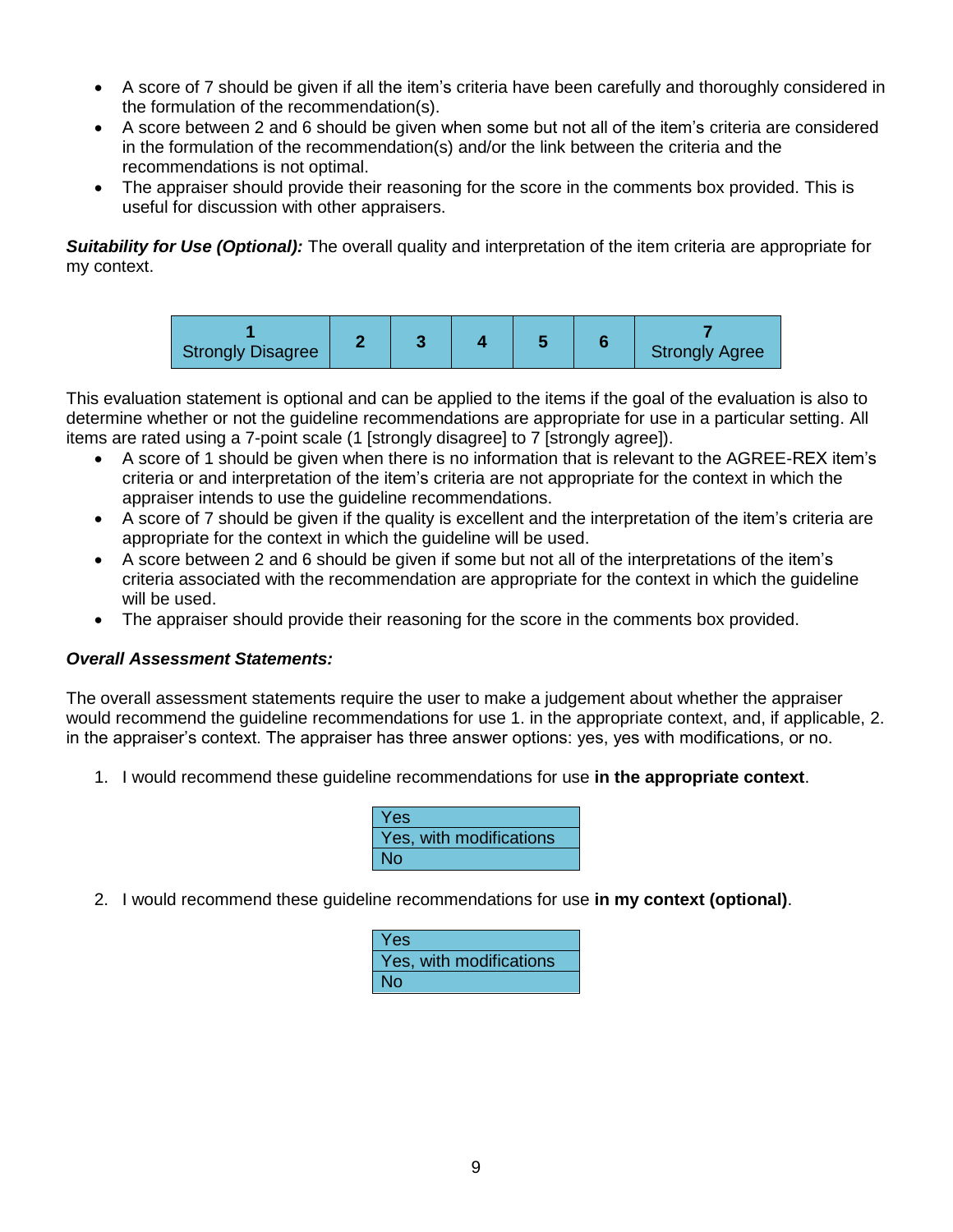#### **Calculating AGREE-REX Scores**

AGREE-REX results can be calculated and reported in various ways, including as item scores, domain scores, or an overall score. In addition, users must decide whether the scores will be calculated using individual scores from multiple appraisers or if appraisers will be required to reach consensus on scores.

#### **Using Individual Appraisers' Scores vs. Consensus Scores**

Using individual scores from multiple appraisers to calculate AGREE-REX scores preserves the variability and different perspectives of the appraisers. This approach is used when appraisers do not meet to discuss their scores. The reliability assessment of the tool was completed on its penultimate version and based on these data, five independent appraisers should be recruited if a consensus process will not be undertaken.

When there is an opportunity for multiple appraisers to meet to discuss scores, users may choose to use a consensus approach to reach agreement about AGREE-REX item scores. This method is also appropriate. The consensus score should be then applied to the calculation described below.

#### **Item Scores, Domain Scores, and Overall Score**

#### *Item scores*

AGREE-REX items scores can be calculated by averaging the individual appraisers' scores (i.e., calculating the mean) on the 7-point scale (1=strongly disagree; 7=strongly agree) for each of the nine items. If a consensus approach is used to determine scores, then the consensus scores are the item scores. Advantages of reporting item scores are that no assumptions need to be made about the weighting or relative importance of the items, and it allows users to make observations or comparisons at the item level.

#### *Domain scores*

AGREE-REX domain scores can be calculated by adding all the scores of the individual items in a domain (the sum of the item scores is referred to as the "obtained score" in the formula below) and by scaling the total as a percentage of the maximum possible score. If item scores are determined by consensus, the same formula can be used. Reporting domain scores allows users to make observations and comparisons based on domain themes (i.e., clinical applicability, values, and implementability). The limitation of this method is that the clustering of the nine items into the three domains is based on the face validity of the cluster, and not empirical evidence. In addition, there is no empirical evidence available to determine the weighting or relative importance of the items within the domains; in the formula below, all items are given equal weighting within a domain.

#### Example:

If five appraisers give the following sores for Domain 1 (Clinical Applicability):

|                | Item 1 | Item <sub>2</sub> | Item 3 | <b>Total</b> |
|----------------|--------|-------------------|--------|--------------|
| Appraiser      | 5      | 6                 | 4      | 15           |
| Appraiser<br>2 | 6      | 6                 | 3      | 15           |
| Appraiser<br>3 | 4      | 7                 | 5      | 16           |
| Appraiser<br>4 | 5      | 5                 | 4      | 14           |
| Appraiser<br>5 | 4      | 6                 | 4      | 14           |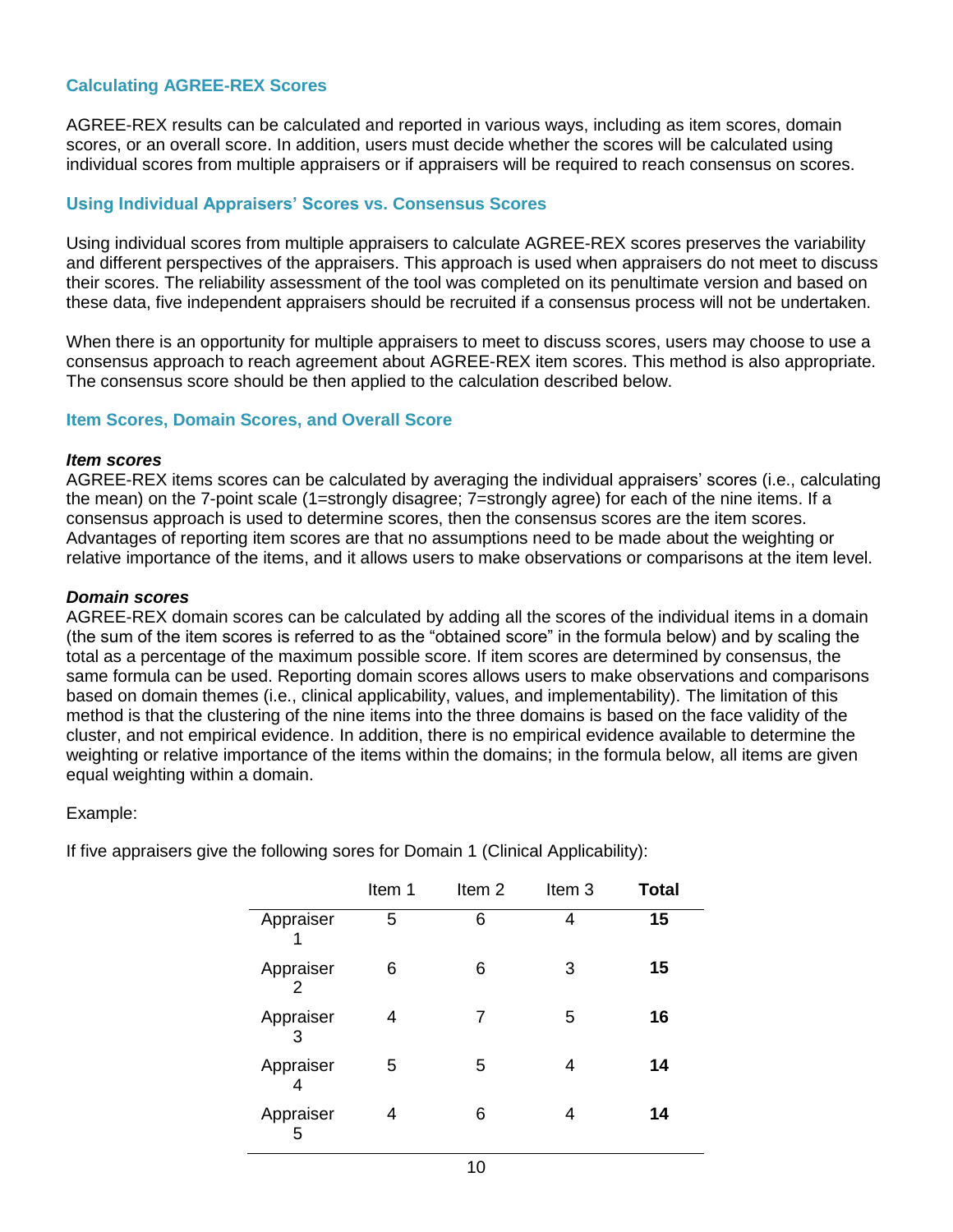| <b>Total</b> | 30 | 20<br>__ | 74 |
|--------------|----|----------|----|

Maximum possible score = 7 (highest quality) x 3 (items) x 5 (appraisers) =  $105$ Minimum possible score = 1 (lowest quality) x 3 (items) x 5 (appraisers) = 15

The scaled domain score will be:

Obtained score – Minimum possible score Maximum possible score – Minimum possible score

$$
\frac{74-15}{105-15} \times 100 = \frac{59}{90} \times 100 = 0.6556 \times 100 = 66\%
$$

If multiple appraisers reach consensus on scores for Domain 1 (Clinical Applicability):

|                    | Item 1 | ltem 2 | Item 3 | <b>Total</b> |
|--------------------|--------|--------|--------|--------------|
| Consensus<br>Score |        |        |        | 14           |

Obtained consensus score – Minimum possible score Maximum possible score – Minimum possible score

 $\frac{14-3}{21-3}$  X 100 =  $\frac{11}{18}$  X 100 = 0.6111 x 100 = 61%

#### *Overall score*

An AGREE-REX overall score can be calculated by adding all nine item scores and using the formula above to scale the total as a percentage of the maximum possible scale. If item scores are determined by consensus, the same formula can be used. Reporting an overall score provides a simple way to describe the quality of guideline recommendations overall and to compare between multiple guidelines. However, an overall score on its own does not provide precise information about the particular strengths and weaknesses of the guideline recommendations. In addition, an overall score assigns equal weighting to each of the nine items, but there is no evidence available to determine the relative importance of the items in determining the quality of guideline recommendations.

#### **Interpreting AGREE-REX Scores**

At present, there are no empirical data to link specific quality scores (item scores, domain scores or overall scores) with specific implementation outcomes (e.g., speed of adoption, spread of adoption) or specific clinical outcomes; this makes selection of quality thresholds to differentiate between high, moderate, or low quality guideline recommendations a challenge. In the absence of these data, we provide examples of approaches that can be used to set quality thresholds:

 Users could perform a tertile split of the overall score (or domain scores or overall score) of the candidate guidelines being considered and classify documents as being higher quality, moderate quality, or lower quality.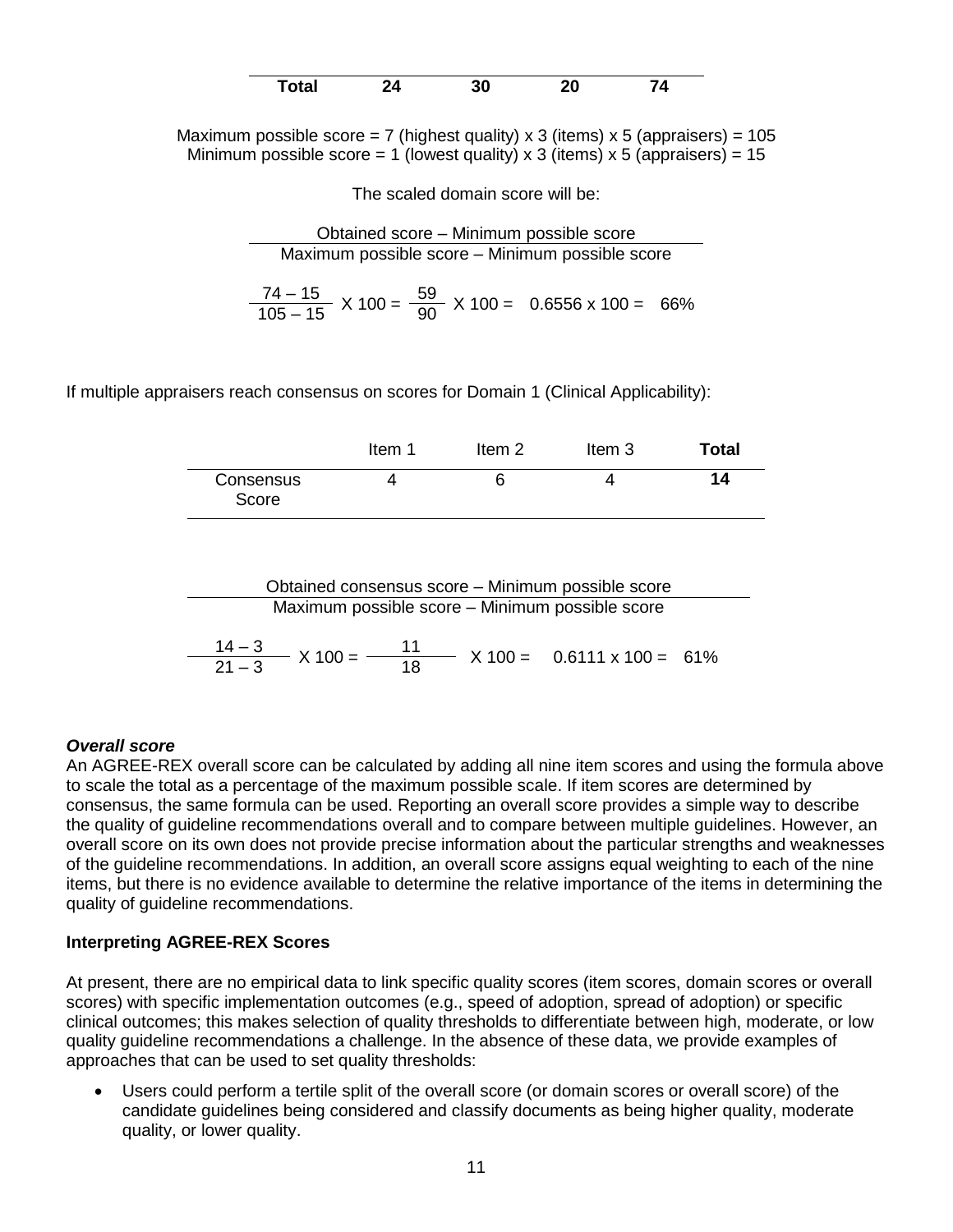- Users may determine threshold scores through consensus among stakeholders or appraisers. For example, guidelines with overall scores >70% may be defined as high quality, those with overall quality scores <30% lower quality, and all others moderate quality.
- Users might value one item or domain over the others for their decision-making purposes and create thresholds based on that item or domain.
- Users may use AGREE-REX Scores as a continuous variable and conduct modelling exercises to determine what AGREE-REX scores predict certain outcomes and use that score as the threshold.

Any decisions about how to define minimum thresholds for quality or applicability should be made by a panel of all relevant stakeholders before beginning the AGREE-REX appraisals. Decisions should be guided by the context in which the practice guideline is to be used and by evaluating the importance of the different items and criteria in that context. For example, stakeholders can use scores to compare practice guidelines documents and identify limitations of the guidance being considered, or to select high quality practice guidelines to implement.

#### **ADDITIONAL ASSESSMENT CONSIDERATIONS**

#### **Clarity of Presentation**

When evaluating each AGREE-REX item, the following questions should also be considered:

- Is the information well written (i.e., clear and concise)?
- Is the information easy to find in the quideline?
- Does the guideline provide the user with an appropriate level of transparency?

#### **Applicability of AGREE-REX Items**

On occasion, some AGREE-REX items may not be applicable to the particular guideline under review. There are different strategies to manage this situation, including skipping that item in the assessment process or rating the item as 1 (absence of information) and providing context about the score. Regardless of the strategy chosen, decisions should be made in advance and described in an explicit manner. As a principle, excluding items from the appraisal process is discouraged.

#### **User's Judgement in Appraising**

How the AGREE-REX is applied and the actual evaluation process requires a level of judgement. Be explicit about choices and provide a rationale for the decisions made.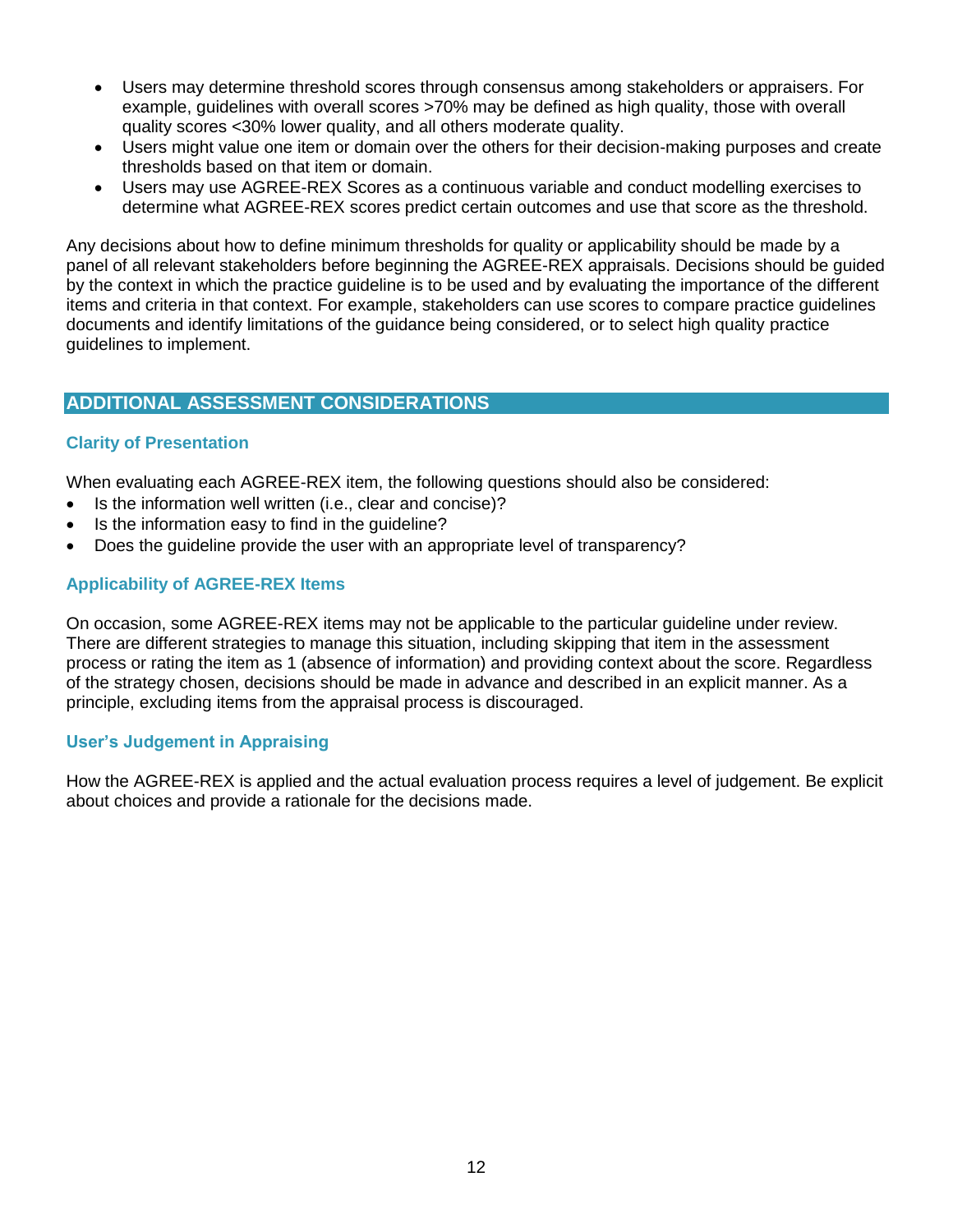# **AGREE-REX TOOL**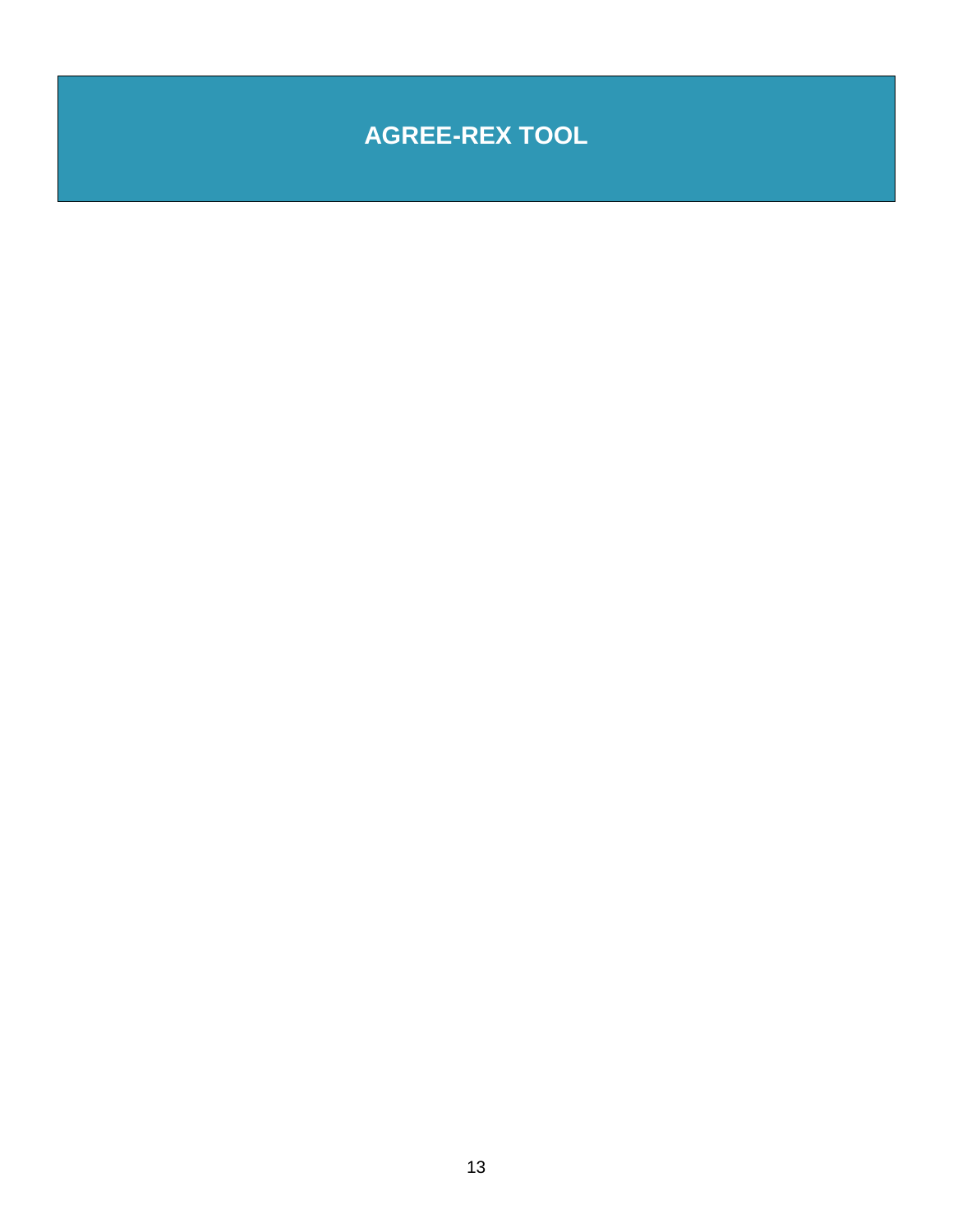### **Item 1. Evidence**

In order for recommendations to be of high quality, they should be based on a thorough review of the quality and results of the available evidence. In formulating the recommendations and developing the guideline, the following issues should be addressed:

#### **Criteria**<sup>a</sup> **:**

- The guideline assesses any risk of bias related to the study designs of the supporting evidence.
- The guideline describes the consistency of the results (i.e., similarity of results across studies).
- The quideline addresses the directness of the evidence (i.e., addresses the exact interventions, populations and outcomes of interest) to the clinical/health problem.
- The guideline indicates the precision of the results (e.g., width of confidence intervals of individual studies or meta-analyses).
- The guideline describes the magnitude of the benefits and harms.
- The guideline assesses the likelihood of publication bias.
- The guideline addresses the possibility of confounding factors (if applicable).
- The quideline indicates the dose-response gradient (if applicable).

a Informed by GRADE Working Group criteria [\(www.gradeworkinggroup.org\)](http://www.gradeworkinggroup.org/)

#### **Quality Assessment:**

Rate the overall quality of this item.

| Lowest quality |  |  | <b>Highest quality</b> |
|----------------|--|--|------------------------|
|----------------|--|--|------------------------|

*Comments*

#### **Suitability for use (optional):**

The overall quality and interpretation of the item criteria are appropriate for my context.

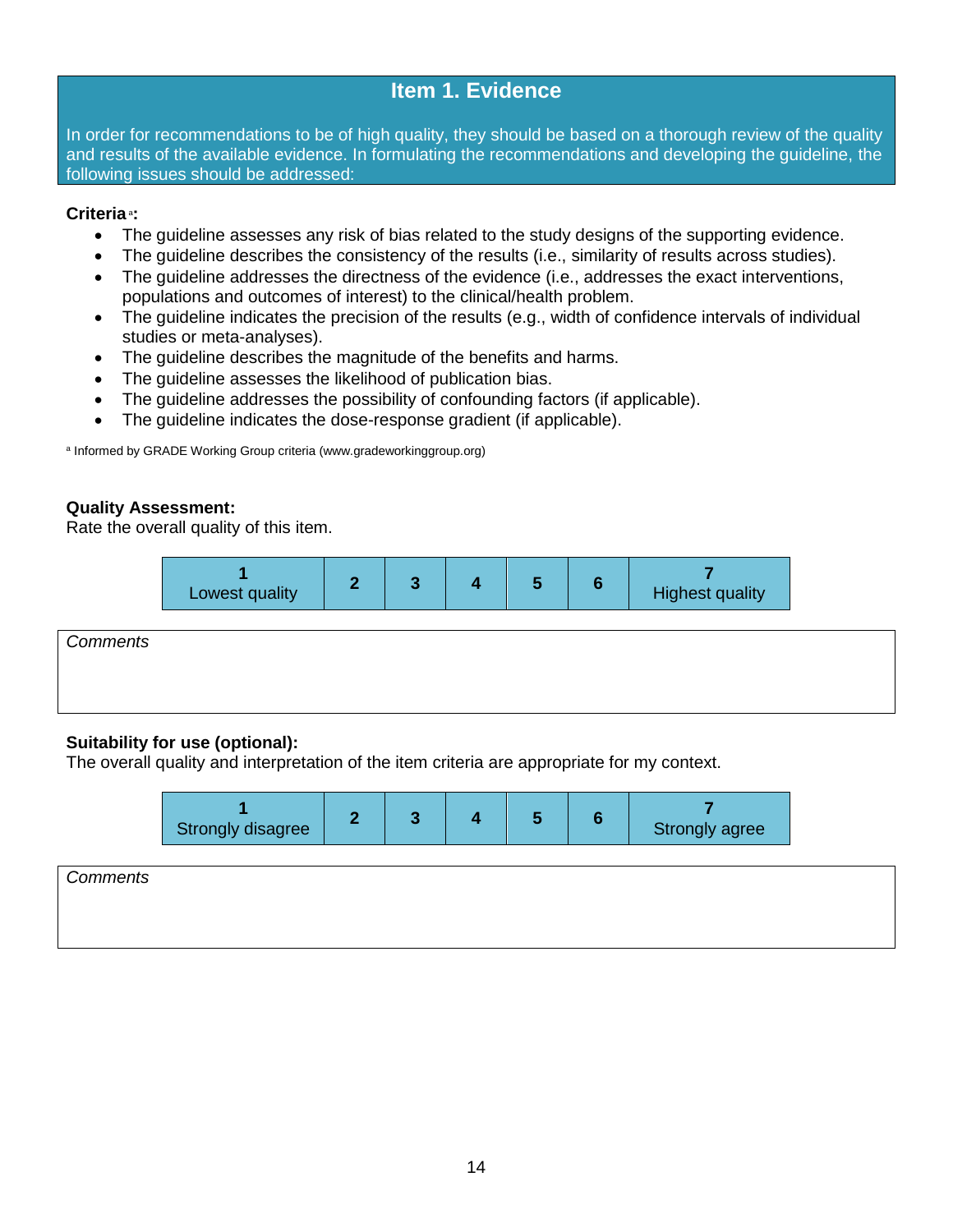# **Item 2. Applicability to Target Users**

This item evaluates the degree to which the recommendations are applicable to the guideline's target users' practice context. In formulating the recommendations and developing the guideline, the following issues should be addressed:

#### **Criteria:**

- The quideline addresses a clinical/health problem that is relevant to the intended target user(s).
- There is an alignment between
	- o target user's scope of practice and targeted patients/populations.
	- o target user's scope of practice and recommended actions.
	- $\circ$  the direction of the recommendations (i.e., in favour of or against a particular action) and the trade-offs between harms and benefits.
	- o the definitiveness or strength of the recommendations and the trade-offs between harms and benefits.

#### **Quality Assessment:**

Rate the overall quality of this item.



| Comments |  |  |
|----------|--|--|
|          |  |  |
|          |  |  |

#### **Suitability for use (optional):**

The overall quality and interpretation of the item criteria are appropriate for my context.

| Strongly disagree |  |  |  |  |  | Strongly agree |
|-------------------|--|--|--|--|--|----------------|
|-------------------|--|--|--|--|--|----------------|

| Comments |  |  |  |
|----------|--|--|--|
|          |  |  |  |
|          |  |  |  |
|          |  |  |  |
|          |  |  |  |
|          |  |  |  |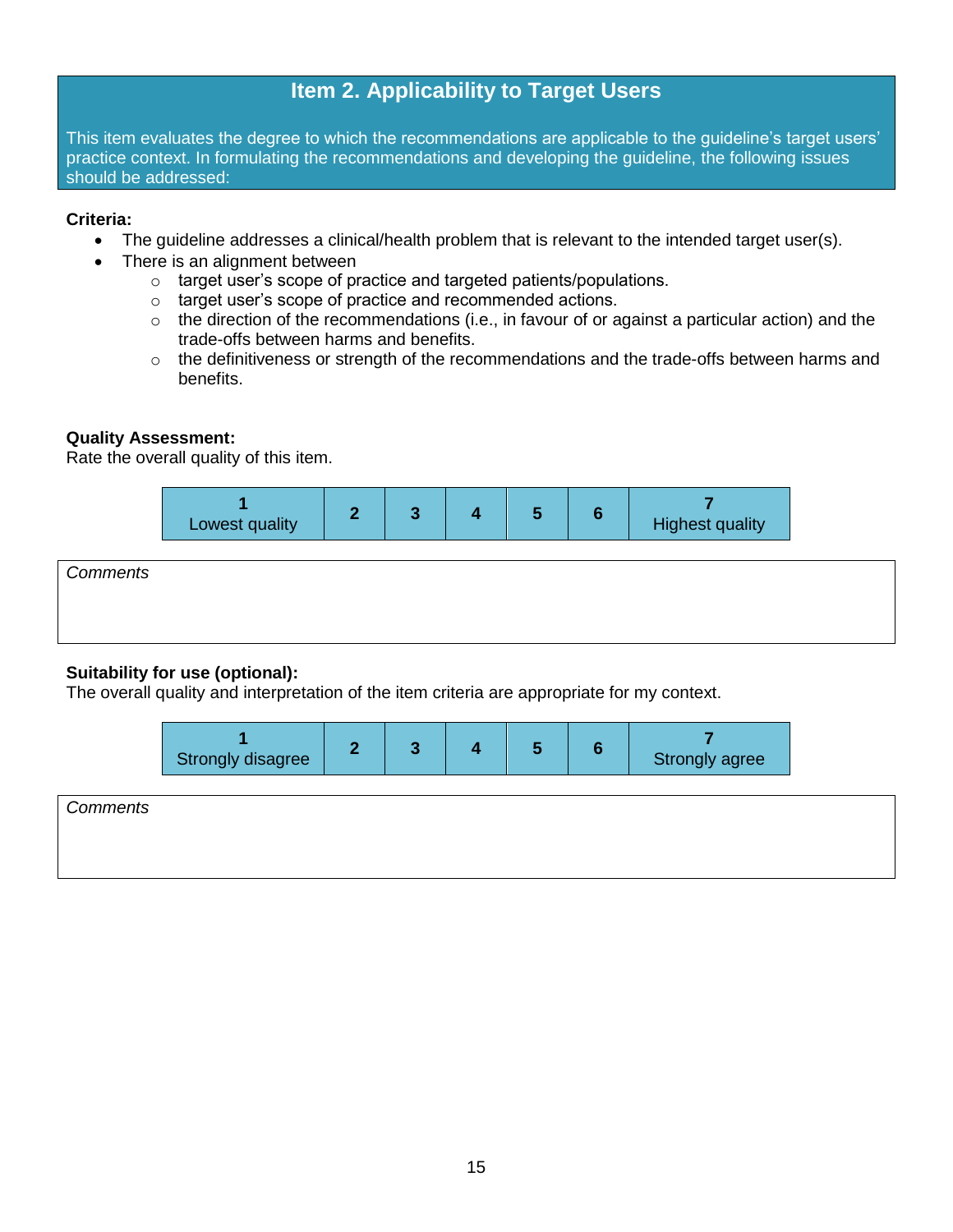# **Item 3. Applicability to Patients/Populations**

This item assesses the extent to which the **anticipated outcomes** of the recommended action are relevant for, and valued by, the intended patients/populations. In formulating the recommendations and developing the guideline, the following issues should be addressed:

#### **Criteria:**

- The guideline includes outcomes that are relevant to the targeted patients/populations. These outcomes are often referred to as patient important outcomes, patient centered outcomes, patient reported outcomes, or patient experience.
	- $\circ$  Relevant outcomes were considered in the development of the evidence base.
	- o Recommended actions have the potential to impact outcomes relevant to patients/populations (e.g., improve desirable patient-relevant outcomes, mitigate undesirable patient-relevant outcomes).
- The guideline reports how the importance of outcomes to patients was determined.
- The guideline describes how to tailor recommendations for application to individual (or subsets of) patients or populations (e.g., based on age, sex, ethnicity, comorbidities).

#### **Quality Assessment:**

Rate the overall quality of this item.

| Lowest quality |  |  |  |  |  | <b>Highest quality</b> |
|----------------|--|--|--|--|--|------------------------|
|----------------|--|--|--|--|--|------------------------|

*Comments*

#### **Suitability for use (optional):**

The overall quality and interpretation of the item criteria are appropriate for my context.

| Strongly disagree |  |  |  |  |  | Strongly agree |
|-------------------|--|--|--|--|--|----------------|
|-------------------|--|--|--|--|--|----------------|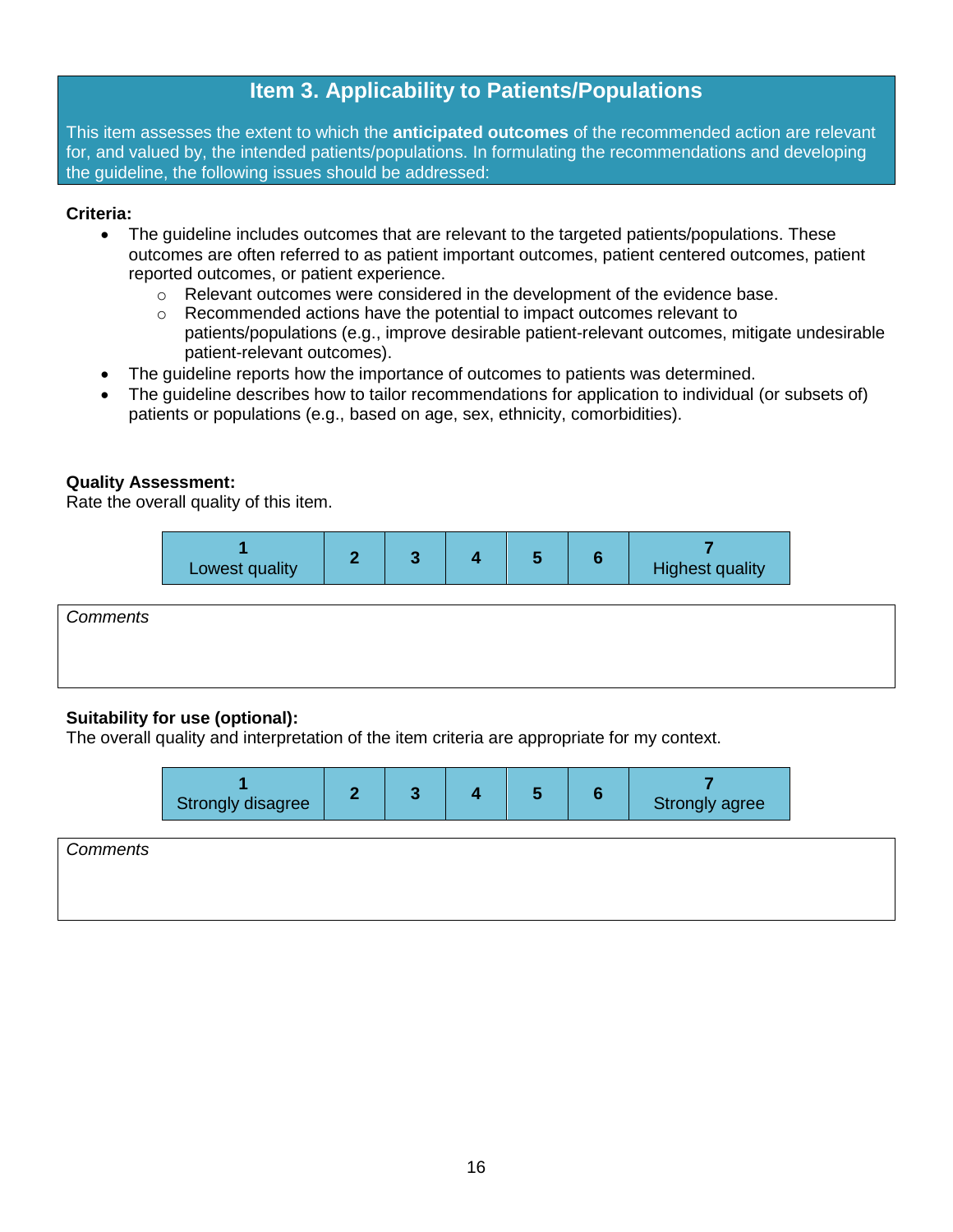# **Item 4. Values and Preferences of Target Users**

Values and preferences of target users refers to the relative importance that the target users of the guidelines (e.g., health care providers, policy-makers, administrators) place on the outcomes of interest (e.g., survival, adverse effects, quality of life, cost, convenience). Target user values and preferences are important to consider during the guideline development process because they influence whether the recommendations are acceptable and adopted into practice. In formulating the recommendations and developing the guideline, the following issues should be addressed:

#### **Criteria**

- Values and preferences of guideline target users, as it relates to the recommended actions, have been sought and considered.
- Factors related to target user acceptability of the recommended actions have been considered (e.g., the acceptability of learning new clinical skills or the need to adapt current routine).
- The guideline differentiates between recommended actions for which clinical flexibility and individual patient tailoring is more appropriate in the decision-making process and those for which it is less appropriate.
- The guideline describes the range of recommended actions that are acceptable to the clinical community, including the preferred option (if relevant), and describing why it is the preferred choice.

#### **Quality Assessment:**

Rate the overall quality of this item.

| Lowest quality |  |  |  |  |  | <b>Highest quality</b> |
|----------------|--|--|--|--|--|------------------------|
|----------------|--|--|--|--|--|------------------------|

*Comments*

#### **Suitability for use (optional):**

The overall quality and interpretation of the item criteria are appropriate for my context.

| Strongly disagree |  |  |  |  |  | Strongly agree |
|-------------------|--|--|--|--|--|----------------|
|-------------------|--|--|--|--|--|----------------|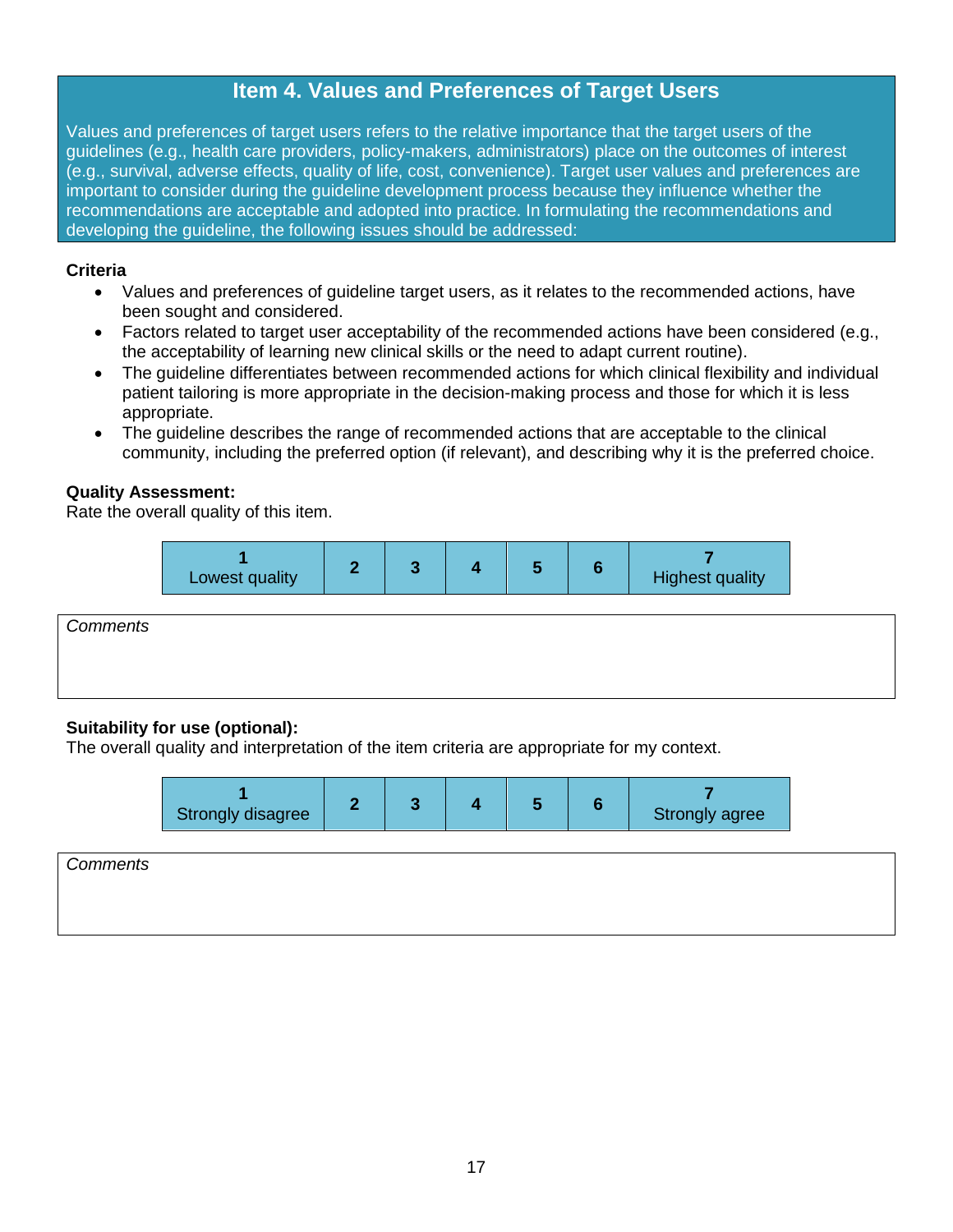# **Item 5. Values and Preferences of Patients/Populations**

Values and preferences of patients/populations refers to the relative importance that the recipients of the recommended actions place on the outcomes of interest (e.g., survival, adverse effects, quality of life, cost, convenience). Patient or population values and preferences are important to consider during the guideline development process because they influence whether the recommendations are acceptable and adopted into practice. In formulating the recommendations and developing the guideline, the following issues should be addressed:

#### **Criteria:**

- Values and preferences of the target population (including patients, family and caregivers, if appropriate) have been sought and considered.
- Factors related to patient/population acceptability of the recommended actions have been considered (e.g., motivation, ability to achieve outcomes, expectations, perceived effectiveness).
- The guideline differentiates between recommended actions for which patient choice and/or values are likely to play a large part in the decision-making process and those for which they are likely to play a small role.
- The guideline states whether tools to assist in patient decision-making would be beneficial.

#### **Quality Assessment:**

Rate the overall quality of this item.

| Lowest quality |  |  |  |  |  | <b>Highest quality</b> |
|----------------|--|--|--|--|--|------------------------|
|----------------|--|--|--|--|--|------------------------|

*Comments*

#### **Suitability for use (optional):**

The overall quality and interpretation of the item criteria are appropriate for my context.

| Strongly disagree<br>Strongly agree |
|-------------------------------------|
|-------------------------------------|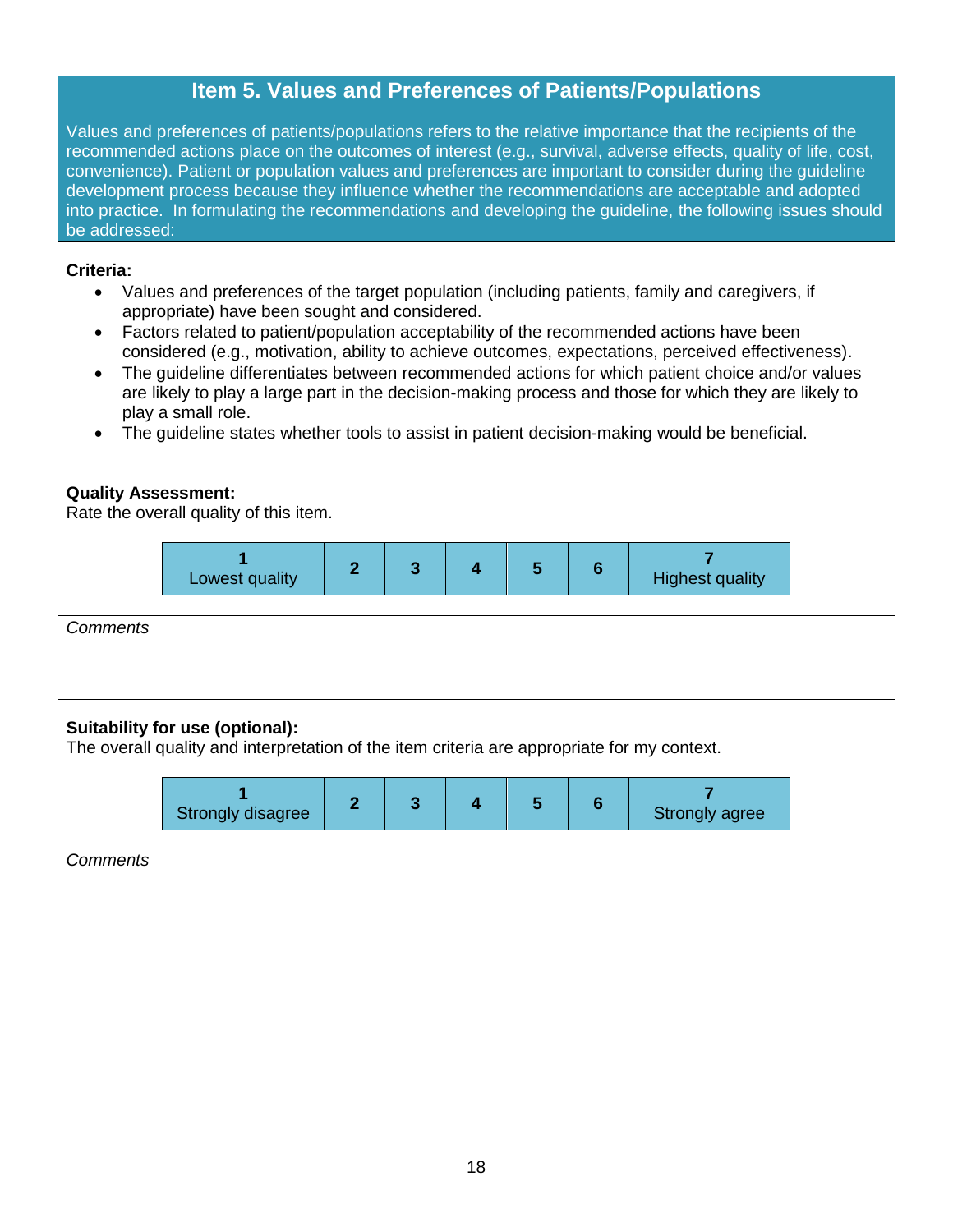# **Item 6. Values and Preferences of Policy/Decision-Makers**

Values and preferences of policy/decision-makers refers to the relative importance that policy stakeholders place on the outcomes of interest (e.g., survival, adverse effects, quality of life, cost, convenience). The values and preferences of policy stakeholders can affect the implementation of guideline recommendations in the health care system (e.g., provision of resources or funding to support the recommended actions). In formulating the recommendations and developing the guideline, the following issues should be addressed:

#### **Criteria:**

- Information about the needs of policy and decision-makers has been sought and considered in the formulation of the recommendations.
- The impact of the recommendations on policy and system-level decision-making has been considered in the formulation of the recommendations.
- The impact of the recommendations on health equities has been considered in the formulation of the recommendations.
- The guideline describes where changes to policy should be made to align with the recommendations.

#### **Quality Assessment:**

Rate the overall quality of this item.

| Lowest quality |  |  |  |  |  | <b>Highest quality</b> |
|----------------|--|--|--|--|--|------------------------|
|----------------|--|--|--|--|--|------------------------|

*Comments*

#### **Suitability for use (optional):**

The overall quality and interpretation of the item criteria are appropriate for my context.

| Strongly disagree |  |  |  |  |  | Strongly agree |
|-------------------|--|--|--|--|--|----------------|
|-------------------|--|--|--|--|--|----------------|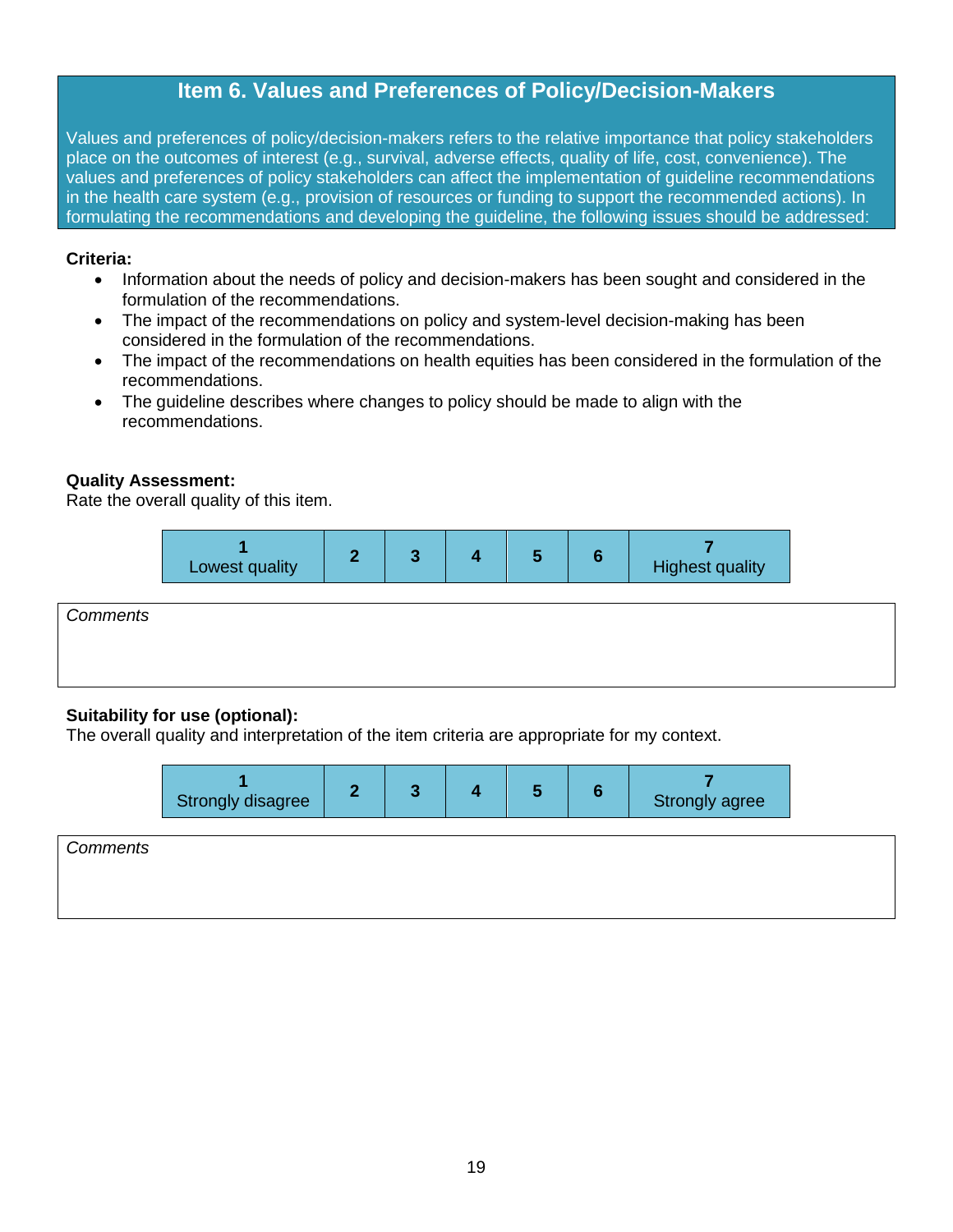# **Item 7. Values and Preferences of Guideline Developers**

Values and preferences of guideline developers refers to the relative importance that developers place on the outcomes of interest (e.g., survival, adverse effects, quality of life, cost, convenience). Guideline developer values can influence the selection of outcomes of interest, the choice of guideline development methods, the approach to integrating varying stakeholder perspectives, and the interpretation of the balance between benefits and harms. In formulating the recommendations and developing the guideline, the following issues should be addressed:

#### **Criteria:**

- There is a clear description of the values and preferences that guideline developers brought to the development process.
- There is a clear description of how guideline developer values and preferences influenced their interpretation of the balance between benefits and harms.
- The method used to integrate values and preferences, including when they differ between stakeholders (e.g., target users, patients/population, policymakers), is described.

#### **Quality Assessment:**

Rate the overall quality of this item.

| Lowest quality |  |  |  |  |  | <b>Highest quality</b> |
|----------------|--|--|--|--|--|------------------------|
|----------------|--|--|--|--|--|------------------------|

| Comments |  |  |
|----------|--|--|
|          |  |  |
|          |  |  |
|          |  |  |

#### **Suitability for use (optional):**

The overall quality and interpretation of the item criteria are appropriate for my context.

| Strongly disagree |  |  |  |  |  | Strongly agree |
|-------------------|--|--|--|--|--|----------------|
|-------------------|--|--|--|--|--|----------------|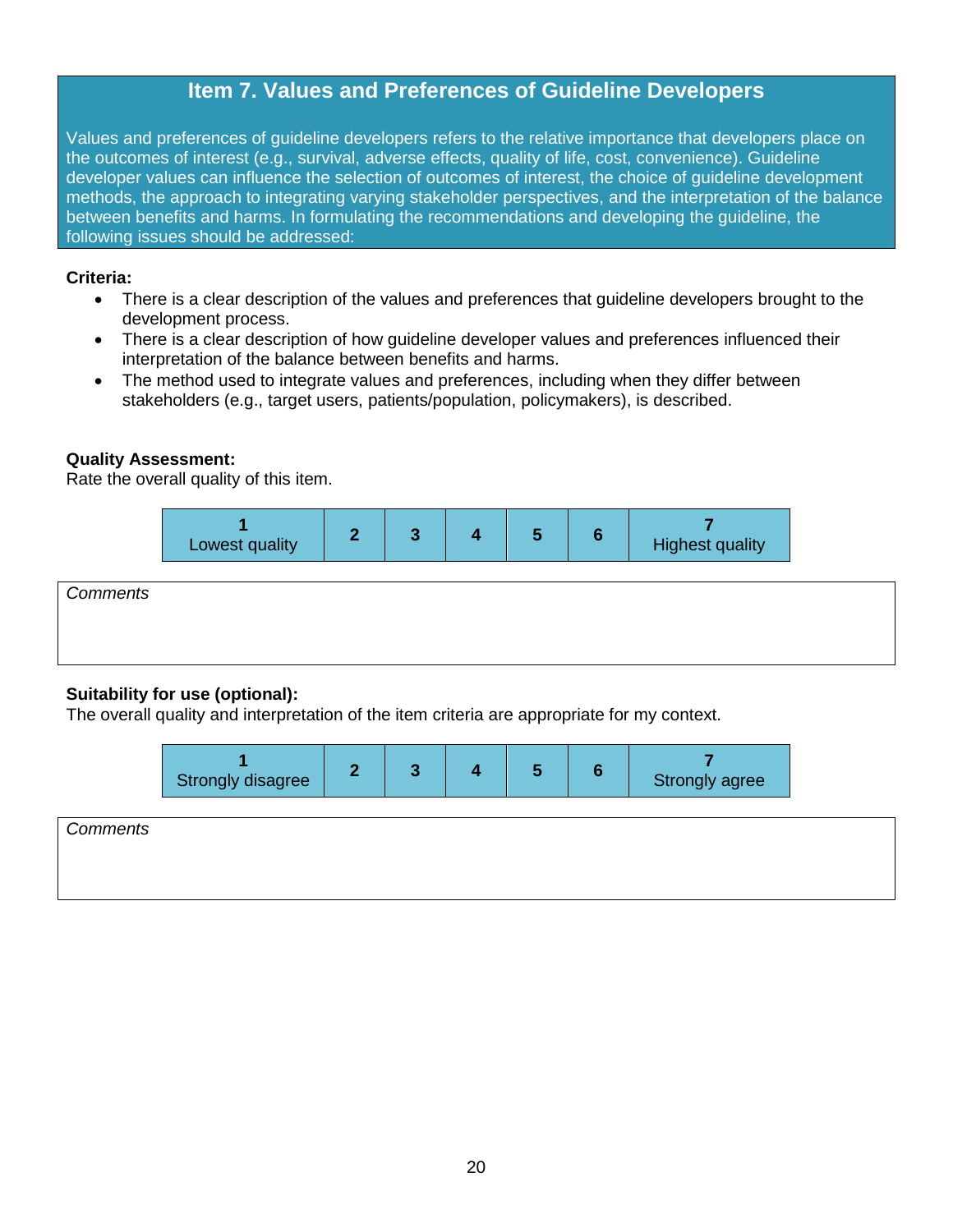### **Item 8. Purpose**

Practice guidelines can be developed to achieve several implementation goals, such as to influence health care decisions, to promote discussion in the clinical encounter, to provide rationale to create or refine clinical policy, or to identify actions that reflect clinical or population health goals. In formulating the recommendations and developing the guideline, the following issues should be addressed:

#### **Criteria:**

- The guideline recommendations align with the implementation goals of the guideline (e.g., for advocacy, policy change, etc.).
- The anticipated impacts of recommendation adoption on individuals (e.g., patients, populations, target users), organizations, and/or systems are described.

#### **Quality Assessment:**

Rate the overall quality of this item.



#### **Suitability for use (optional):**

The overall quality and interpretation of the item criteria are appropriate for my context.

| Strongly disagree |  |  |  |  |  | Strongly agree |
|-------------------|--|--|--|--|--|----------------|
|-------------------|--|--|--|--|--|----------------|

| Comments |  |  |  |
|----------|--|--|--|
|          |  |  |  |
|          |  |  |  |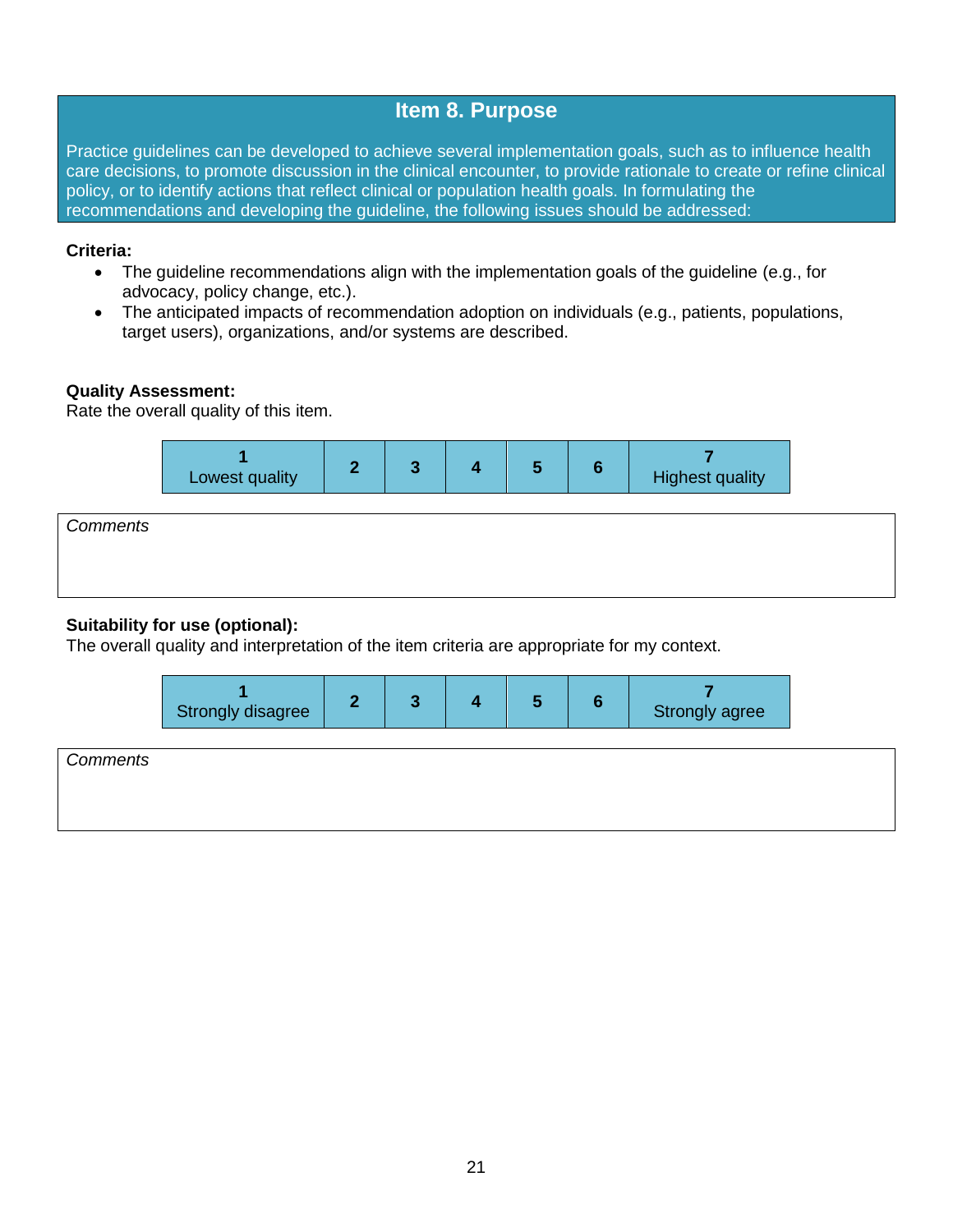### **Item 9. Local Application and Adoption**

This item assesses the suitability of the guideline recommendations for the setting, patients/population, and/or the health care system in which they are being implemented. Guidelines that include advice or tools and resources to facilitate the implementation of the recommendations are easier to adopt in practice. In formulating the recommendations and developing the guideline, the following issues should be addressed:

#### **Criteria:**

- The guideline describes the types and degree of change required from current practice.
- The guideline differentiates between recommendations for which local adaptation may be more or less relevant.
- The guideline articulates relevant factors important to its successful dissemination.
- The guideline developers considered the issues that can influence the adoption of the recommendations and provided tools and/or advice for guideline implementers related to:
	- How to tailor recommendations for the local setting.
	- $\circ$  Resource considerations needed to implement the recommendations (e.g., human resources, equipment) and their associated costs.
	- $\circ$  Economic analysis (e.g., cost-effectiveness or cost-utility) of recommended actions (if appropriate).
	- $\circ$  Competencies and/or training of personnel required to implement the recommended actions.
	- $\circ$  Data required to implement and monitor the adoption of recommended actions.
	- $\circ$  Strategies to overcome barriers related to provider acceptability and/or patient/population and/or policy acceptability of the recommended actions.
	- $\circ$  Criteria that can be used to measure recommendation implementation and quality improvement.

#### **Quality Assessment:**

Rate the overall quality of this item.

| Lowest quality |  |  |  |  |  | <b>Highest quality</b> |
|----------------|--|--|--|--|--|------------------------|
|----------------|--|--|--|--|--|------------------------|

*Comments*

#### **Suitability for use (optional):**

The overall quality and interpretation of the item criteria are appropriate for my context.

|                 | Strongly disagree |  | Ð | o | Strongly agree |
|-----------------|-------------------|--|---|---|----------------|
| <b>Comments</b> |                   |  |   |   |                |